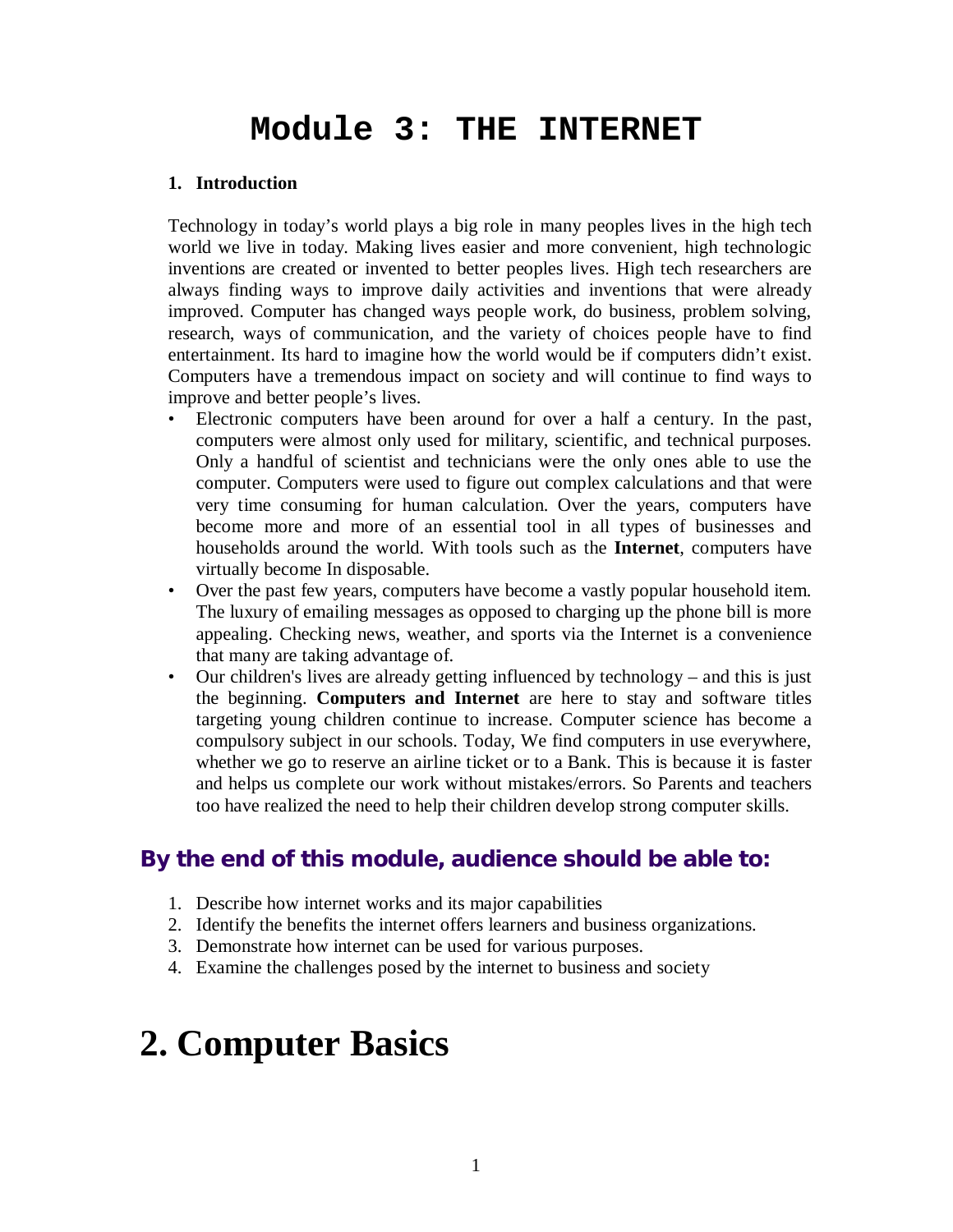**What is a Computer?** A Computer is an electronic device, operating under the control of instructions stored in its own memory unit, that can accept data (input), manipulate the data according to specified rules (process), produce information (output) from the processing and store the results for future use



Figure 1: A Personal Computer

**What does a computer do ?**. Whether small or large, computers can perform four general operations. These operations comprise the information processing cycle and are input, process, output, and storage. Collectively, these operations describe the procedures a computer performs to process data into information and store it for future use.

Why is a computer so powerful ?. A Computer derives its power from its capability to perform the information processing cycle with amazing speed, reliability (low failure rate) , and accuracy; its capacity to store large amounts of data and information, and its ability to communicate with other computers

**How does a computer know what to do ?** For a computer to perform operations, it must be given a detailed set of instructions that tells it exactly what to do. These instructions are called a computer program, or software. Before processing for a specific job begins, the computer program corresponding to that job is stored in the computer. Once the program is stored, the computer can begin to operate by executing the program's first instruction after another until the job is complete.

**What are the components of a Computer ?** To understand how computers process data into information, you need to examine the primary components of the computer. The five primary components of a computer are input devices, and central processing unit ( control unit and arithmetic / logic unit), memory , output devices, and storage devices.

Figure 2 . Printer (output device) **Example 2** Diskette (storage medium)

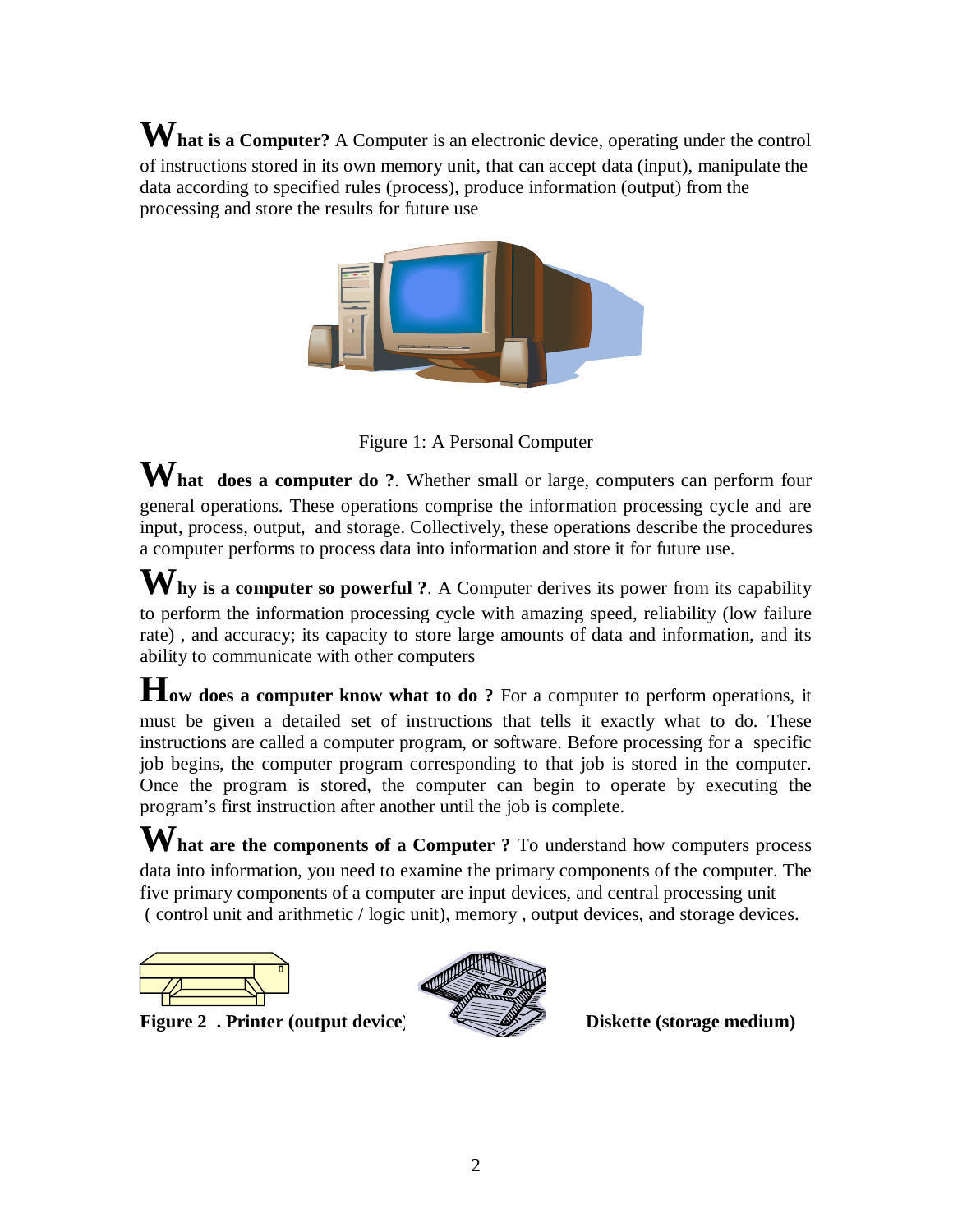# **3. Internet Basics**

Learn about the Internet, the worldwide computer network that allows people to communicate and exchange information. This module provides a basic understanding of the Internet and World Wide Web. Topics include modems , web browsers (Internet Explorer), Internet Service Providers, and surfing strategies

# **A Brief History of the Internet**

In 1969, the US Department of Defense started a project to allow researchers and military personnel to communicate with each other in an emergency. The project was called **ARPAnet** and it is the foundation of the **Internet**.

Throughout the 1970's, what would later become the Internet was developed. While mostly military personnel and scientists used it in its early days, the advent of the **World Wide Web** in the early 1990's changed all that.

Today, the Internet is not owned or operated by any one entity. This worldwide computer network allows people to communicate and exchange information in new ways.

According to www.commerce.net, in April of 1999, there were 92.2 million Internet users over the age of 16 in the United States and Canada.

# **What is the Internet?**

The Internet is the largest **computer network** in the world, connecting millions of computers. It really stands for **International Network of Computers**. A **network** is a group of two or more computer systems linked together.

**There are two types of computer networks:**

**i.)Local Area Network (LAN)**: A LAN is two or more connected computers sharing certain resources in a relatively small geographic location (the same building, for example).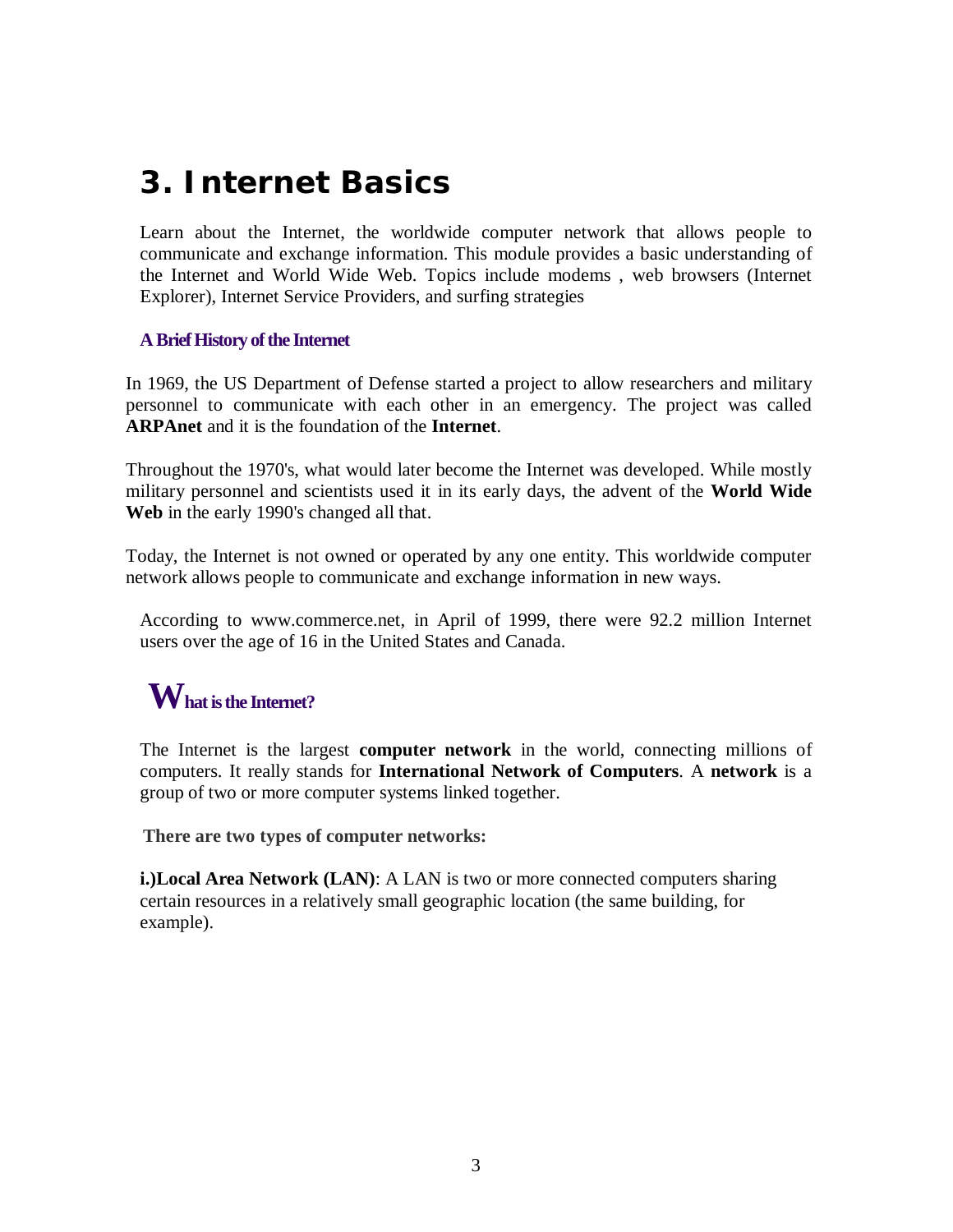

**ii.)Wide Area Network (WAN)**: A WAN typically consists of 2 or more LANs. The computers are farther apart and are linked by telephone lines, dedicated telephone lines, or radio waves. The **Internet** is the largest Wide Area Network (WAN) in existence.



#### **Servers**

All **computers on the Internet** (a wide area network, or WAN) can be lumped into two groups: servers and clients. In a network, **clients** and **servers** communicate with one another.

**A server is the common source that:**

**Provides shared services** (for example, network security measures) with other machines and m**anages resources** (for example, one printer many people use) in a network.

The term server is often used to describe the **hardware** (computer), but the term also refers to the **software** (application) running on the computer. Many servers are **dedicated**, meaning they only perform specific tasks.

**For example,**

 An email server is a computer that has software running on it allowing it to "serve" email-related services.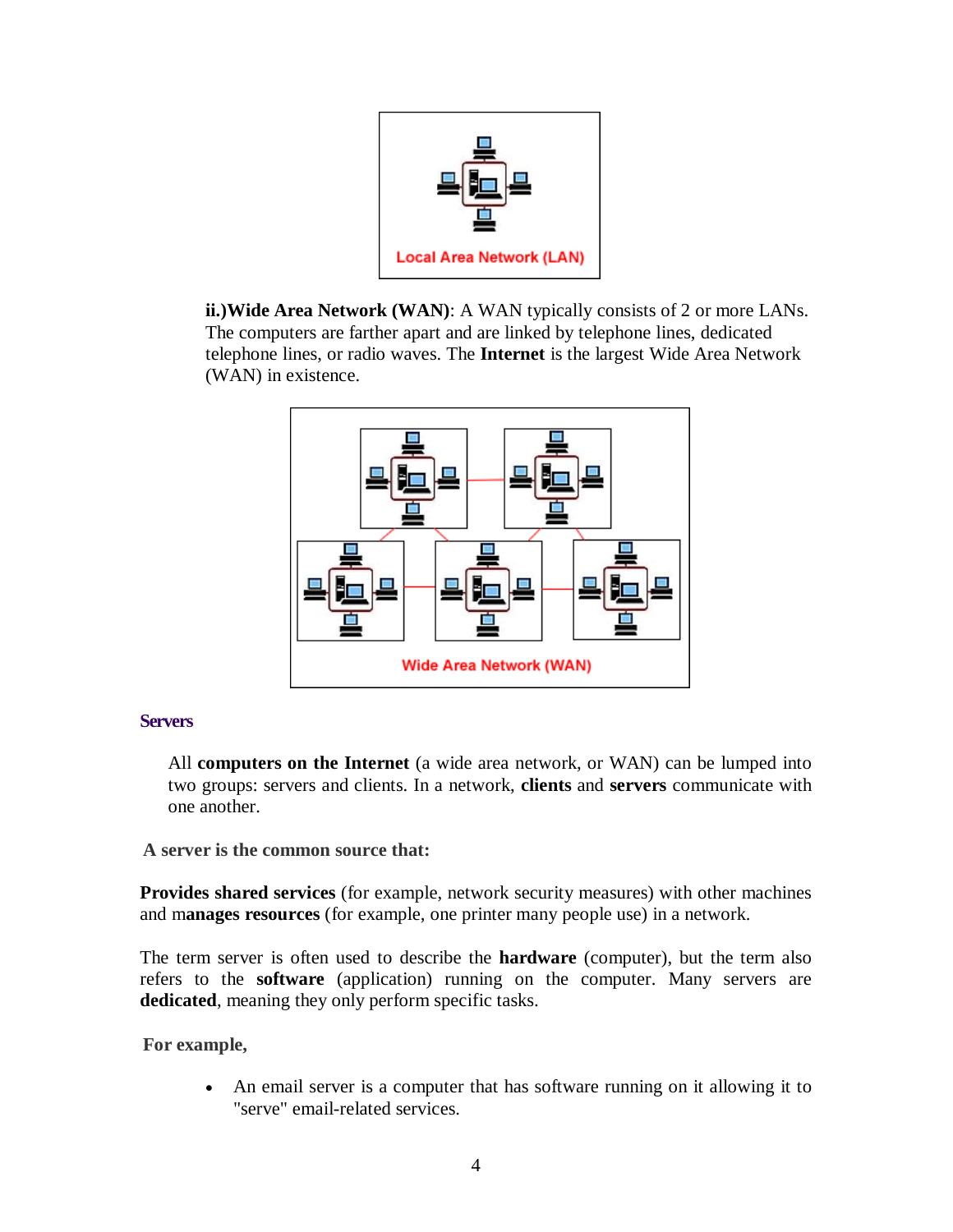A web server has software running on it that allows it to "serve" web-related services.

#### **Clients**

Remember, all **computers on the Internet** (a wide area network, or WAN) can be lumped into two groups: **servers** and **clients**, which communicate with one another.

**Independent computers connected to a server** are called **clients**. Most likely, your home or office computer does not provide services to other computers. Therefore, it is a **client**.

Clients run **multiple client software applications** that perform **specific functions**.

**For example,**

- An email application such as Microsoft Outlook is client software.
- Your web browser (such as Internet Explorer or Netscape) is client software.

#### **Servers and Clients Communicate**

- Your computer (client hardware) is running a web browser such as Internet Explorer (client software).
- When you want to surf the web, your browser connects to a remote server and requests a web page.
- The remote server (server hardware) runs web server software (server software).
- The web server sends the web page to your computer's web browser.
- Your web browser displays the page.



#### **The World Wide Web (WWW)**

As you now know, the **Internet** is the physical computer network (computer, monitor, modem, cables, phone lines, etc).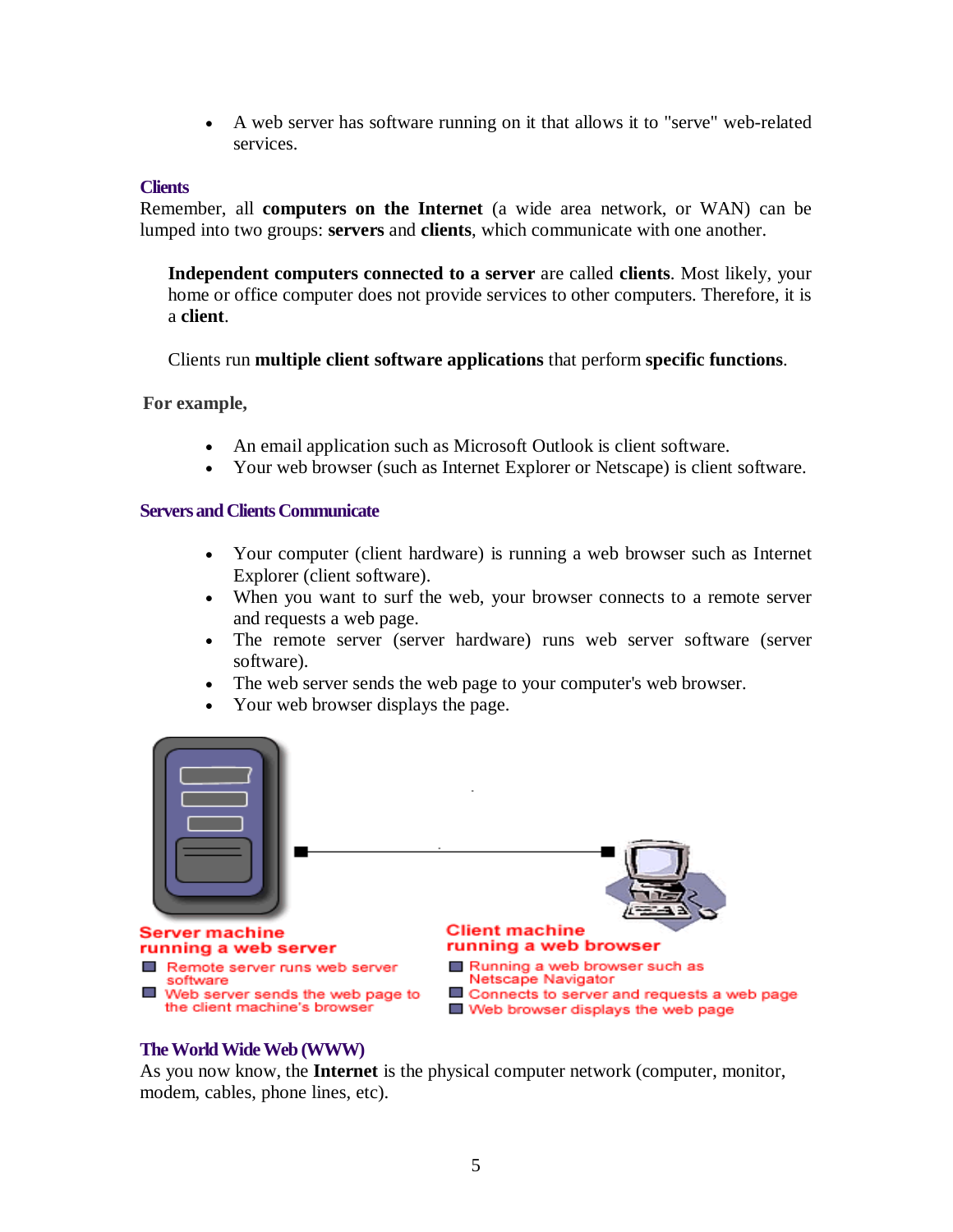#### **So, what is the World Wide Web?**

Tim Berners-Lee, a software engineer, invented the **World Wide Web** in 1991.

 The Web is a system of **Internet servers** that support **specially-formatted documents**.

- These specially formatted documents are **text documents** created in **HTML**, a formatting language. In conjunction with the **World Wide Web**, your **web browser** interprets these text documents so they become **web pages**.
- **Web pages** contain formatted text, graphics, sound, animation, and video, allowing point and click navigation.

Before the Web, the Internet was mostly text-based. To use it, you had to know lots of keyboard command prompts, making it largely unusable to the average person. The World Wide Web changed all that.

#### **Some Important Web Terms: WWW**

Also called the Web or World Wide Web. .

# **Web Browser**

A piece of software used to navigate the Web. Internet Explorer and Netscape are web browsers.

# **GUI (Graphical User Interface)**

A GUI (pronounced GOO-ee) takes advantage of your computer's graphics (picture) capabilities to increase ease of use. For example, the buttons you point and click to surf the web is part of your web browser's GUI . Most operating systems include a GUI, such as Windows and Mac OS. In the past, there was no pointing and clicking; rather, the user had to know a command language to operate the computer.

# **HTML (Hypertext Markup Language)**

The formatting language used to create web documents.

# **Hypertext**

The system of electronically linking words or pictures to other words or pictures.

# **URL (Uniform Resource Locator)**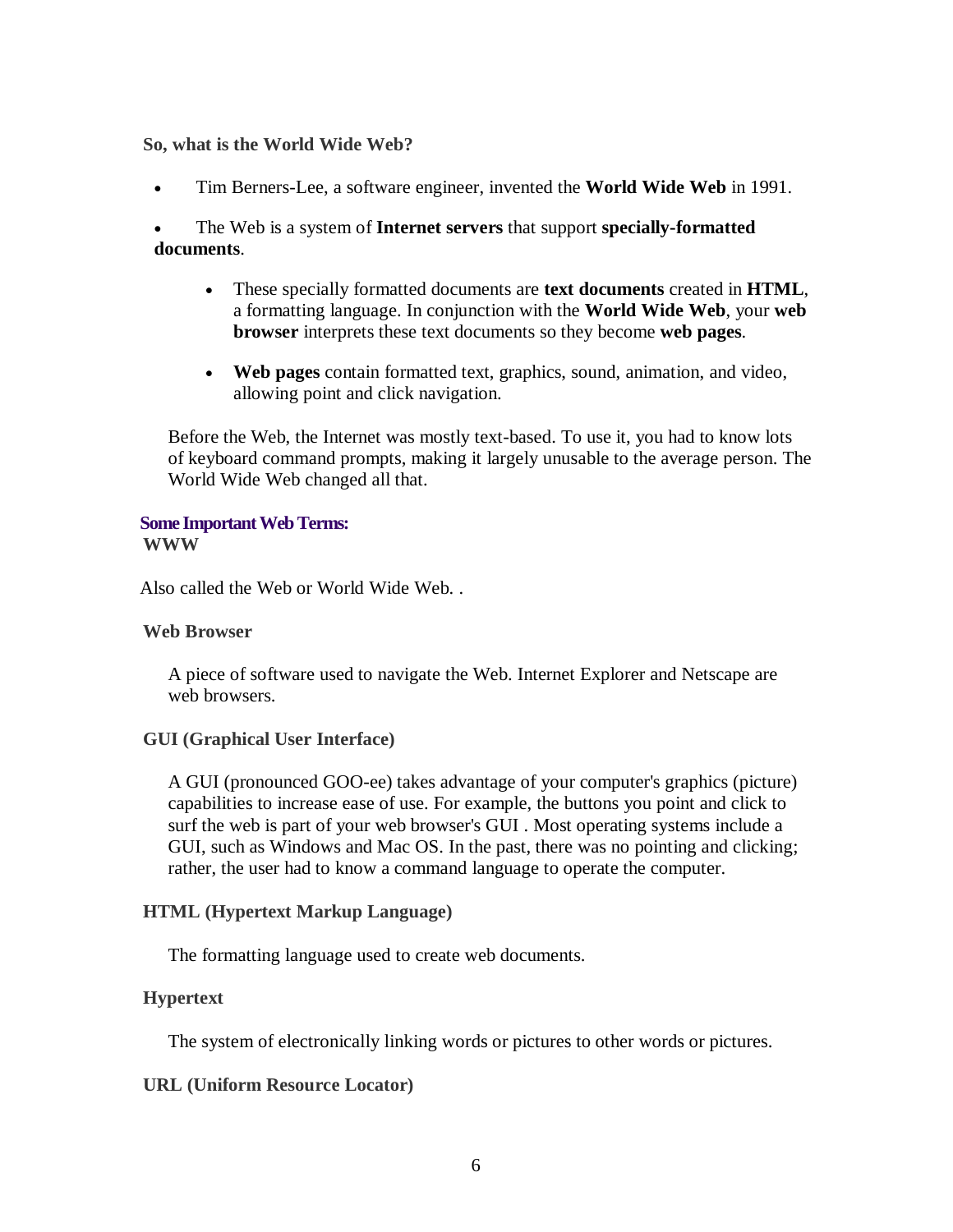Each web page has its own address on the Internet, which is called a URL. To recognize one another over the Internet, computers convert human-friendly addresses like www.gcflearnfree.org to numerical **IP addresses**. You may type in either 216.119.102.26 (GCF Global Learning's IP address)

# **HTTP (Hypertext Transfer Protocol)**

You may have noticed the **http://** preceding URLs. For example: http://www.gcflearnfree.org. The first part of the URL, usually **HTTP**, indicates the file type. HTTP, the system for transferring web documents, defines how messages are formatted and transmitted over the Internet.

Today, many people use the terms **Internet** and **World Wide Web** interchangeably. For example, "I need to get on the Web." Or, "I need to get on the Internet."

# **Connecting to the Internet**

To connect to the Internet, your computer requires a **modem** and a **web browser**.

**What is a modem?**

- A **modem** is a device that **converts** a computer's **outgoing data** to a format that can be transferred via telephone lines. Modems can also convert **incoming data** so the computer can read it.
- A modem can be located inside or outside your computer. Some of the different types of modems are internal, external, voice/data, and fax modems.

**What is a web browser?** Remember, along with a computer equipped with a modem, you need a piece of software called a web browser to navigate the Web.

**Internet Explorer** and **Netscape** are examples of web browsers. **Internet Service Providers**

To access the Internet, you need a **computer equipped with a modem and web browser**, but you'll also need an **ISP**.

**Internet Service Providers (ISPs)** are **companies** that provide access to the Internet.

For a monthly fee (and an initial activation fee), you can purchase a **software package** from your ISP. These packages feature different levels of Internet access. Flat-rate service will buy you unlimited hours, whereas a less-expensive hourly package buys limited Internet access. In either case, the speed with which you access the Internet factors into how much you pay per month.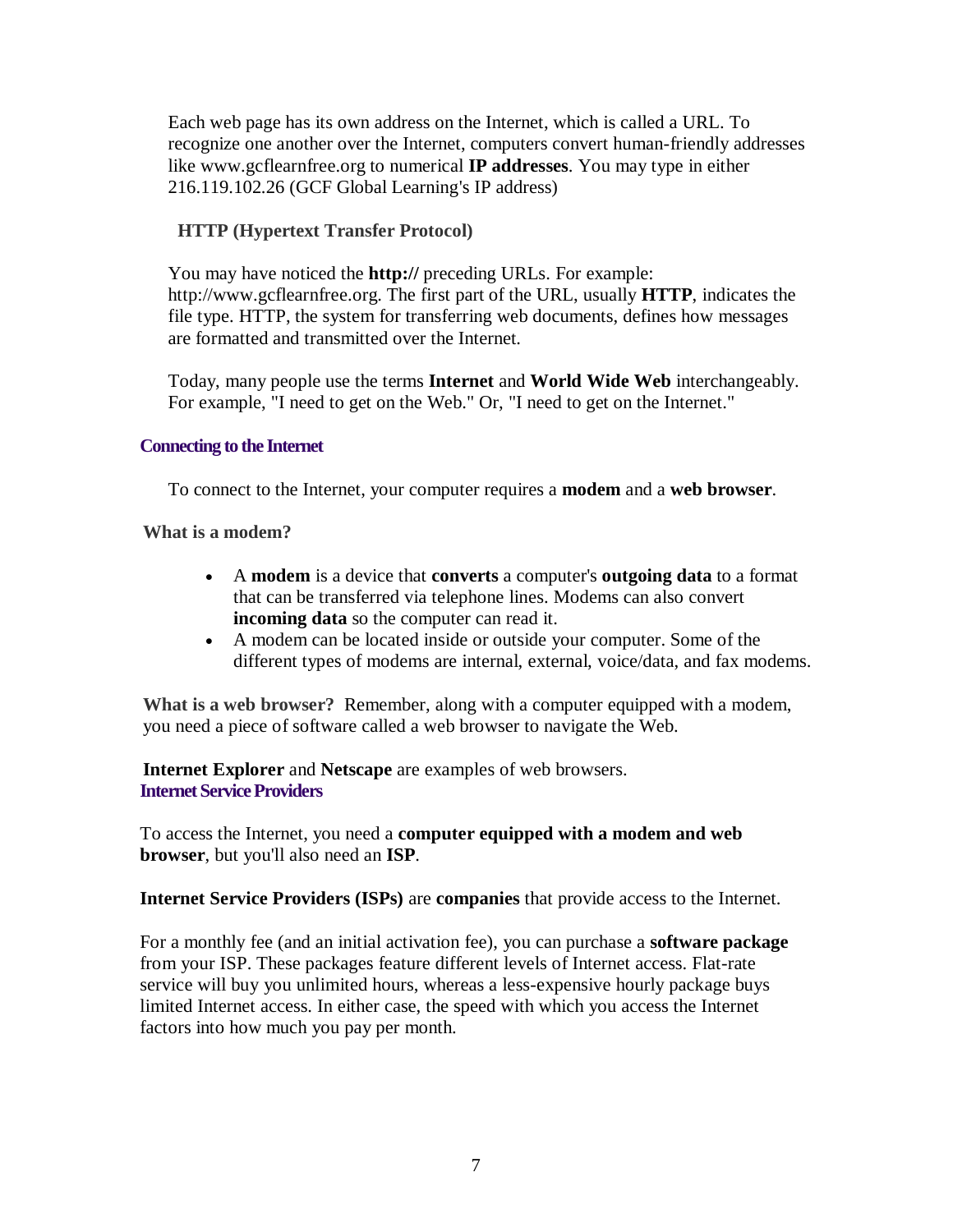**The ISP software package usually includes:**

- **Username**. A unique name used to gain access to a computer system.
- **Password**. A combination of keyboard characters. Used in combination with a username, passwords allow access to restricted computer information. It is important to keep passwords secret.
- **Access phone number**. For example, (919) 555-5555.

If you connect to the Internet at work, you may be part of a LAN (local area network) that shares network resources. To gain Internet access, your employer contracted with an ISP.

# **The Need for Speed**

If you surf the Web frequently, you are probably used to waiting, and waiting, and waiting some more.

Slow Internet access means some users are unable to access certain web pages, especially those loaded with graphics, sound, and video. So, to access the latest web technologies, users need more speed.

In response to the need for speed, **modems (a device used to access the Internet)** were built that were capable of faster **data transmission rates**.

# **Faster data transmission means:**

- Faster web pages
- Faster email services
- Music, animation, and video plays smoothly

# **Data Transmission Rates**

At higher speeds, modems are measured in terms of **bits per second** (bps). A **bit** is a unit of measurement that measures the transfer of data, or information. For example, if you have a 56K modem, your modem may be capable of transferring 56,000 bits per second.

**Did You Know?** Eight bits of data is roughly the amount that you enter each time you tap a key on your keyboard.

# **Data Transmission Rates:**

- **Early 90's**
	- o 19.2K bits per second
	- o 28.8K bits per second
	- o 33.6K bits per second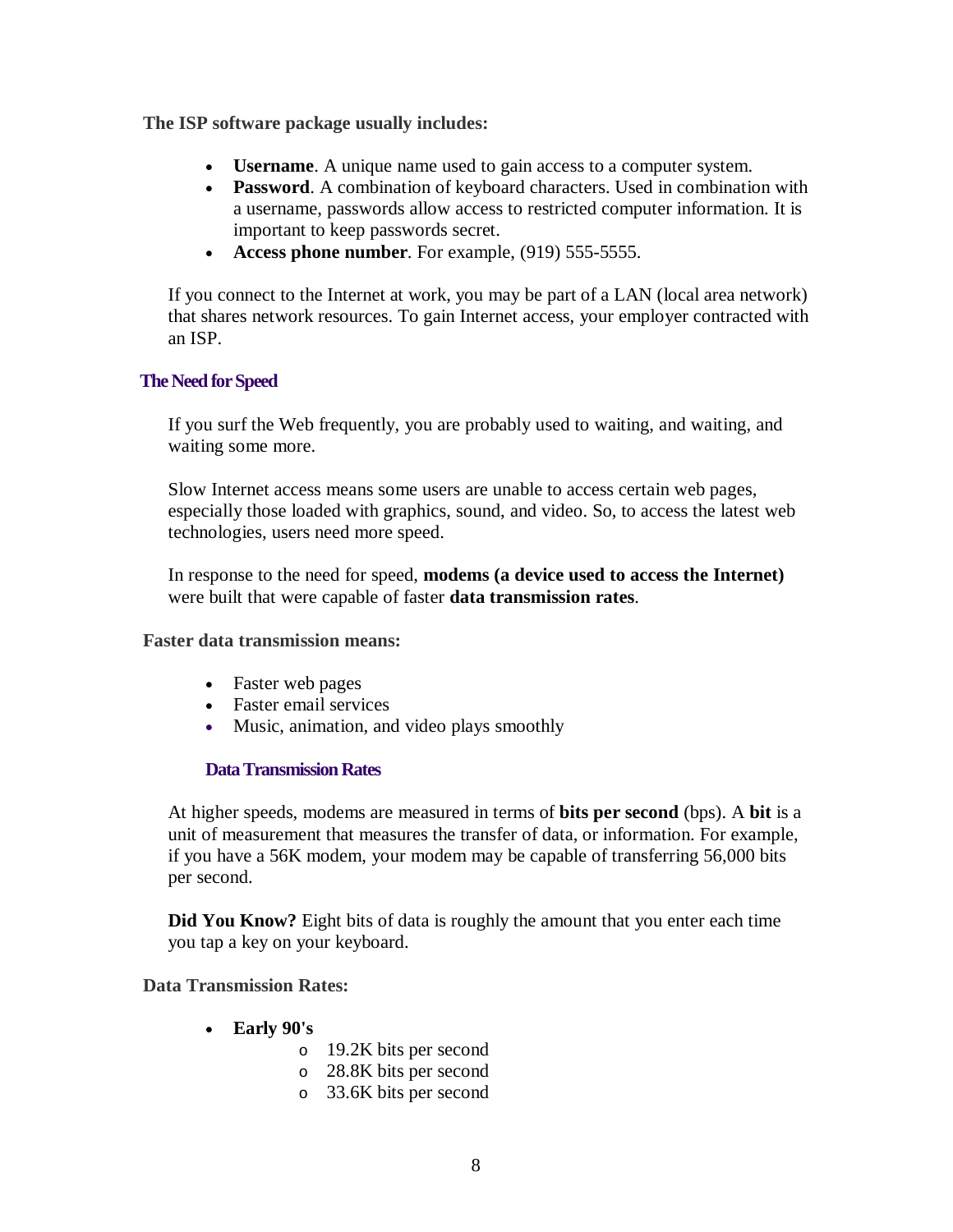- **1998-Present**
	- o 56K bits per second
	- o Almost 10 Million bits per second (Asymmetric Digital Subscriber Line, (ADSL), Cable modems)

# **All About Bandwidth**

A fast modem doesn't ensure fast transmission rates. Fast data transmission often depends on **bandwidth**.

Bandwidth is the **amount of data actually being sent through a network circuit**.

# **4. Browser Basics**

If you found our web site, you're already familiar with your web browser's basic tools such as the **Back button**, **Forward button and Address bar**.

**Here is a quick review of web browser basics:**

- To return to the last page you viewed, click your **Back button**.  $\parallel$   $\Leftrightarrow$  Back •
- To return to the page you visited before you clicked the **Back button**, click the **Forward button**.  $\Rightarrow$   $\frac{1}{1}$ .
- Click the **drop down menu** to the **right** of the **back** and **forward** buttons to view and select from a list of recently visited sites.
- To visit a web page, type the **URL** in the address bar and click the **Go button** or simply hit the Enter (Return) key on your keyboard.

Address (8) http://www.gcflearnfree.org/courses/internet/lesson6/page2.asp

#### **Cache**

Have you ever **started typing** your favorite website's address, and the entire address displays?

| Address                    | www.gcf                                                                                                                                      |
|----------------------------|----------------------------------------------------------------------------------------------------------------------------------------------|
| <b>Favorites</b>           | http://www.gcflearnfree.org/courses/access2k/assignment1/page1.asp<br>http://www.gcflearnfree.org/courses/access2k/Great_Lake_Elementary.mdb |
| 臋add…                      | [] http://www.gcflearnfree.org/courses/access2k/index.asp<br>http://www.gcflearnfree.org/courses/access2k/lesson10/page1.asp                 |
| $\left( 5 \right)$ Fast 50 | http://www.gcflearnfree.org/courses/access2k/lesson10/page5.asp<br>According http://www.gcflearnfree.org/courses/access2k/lesson12/page1.asp |

Or, have you tried clicking the **address bar's drop down menu** to display a list of sites you've recently visited?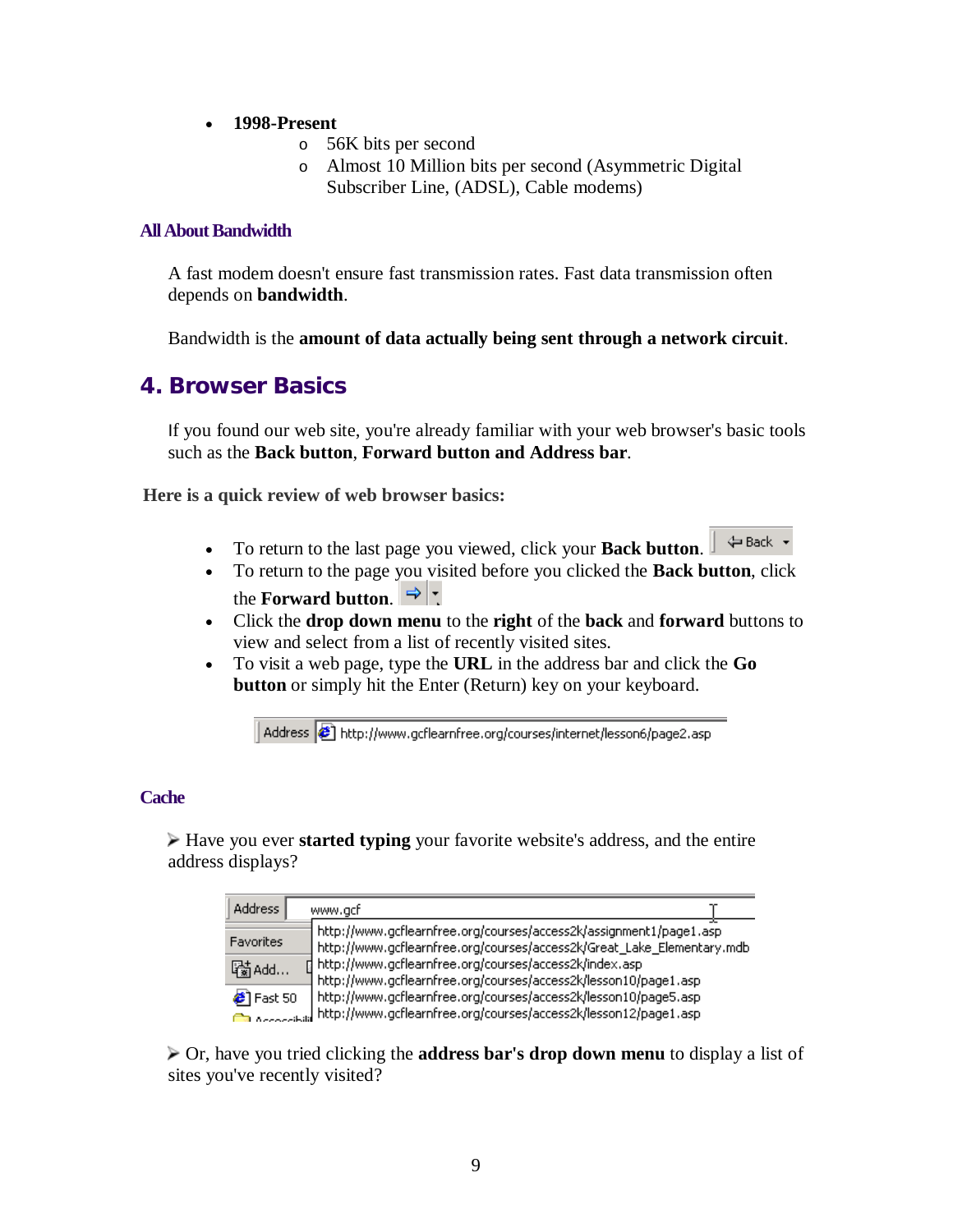| Address <b>6</b> http://www.gcflearnfree.org/courses/internet/lesson9/page2.asp                                                                      |  |
|------------------------------------------------------------------------------------------------------------------------------------------------------|--|
| Favorites <b>8</b> http://www.gcflearnfree.org/courses/internet/lesson12/page2.asp<br>http://www.gcflearnfree.org/courses/internet/lesson7/page2.asp |  |
|                                                                                                                                                      |  |
| Randd. El http://auto.search.msn.com/response.asp?MT=free+computer+training&srch4\$&prov=&utf8                                                       |  |

What about the **Back and Forward** button's drop down lists of recently visited sites?



If you've used any of the methods listed above to surf the Web, you are using your web browser's **cache**.

Your web browser stores recently visited sites (as temporary Internet files) on your computer's hard disk. When you revisit your favorite sites, the browser **displays the pages from the cache instead of requesting them from the web server**.

**This makes surfing the web faster and easier.** 

**Refreshing and Stopping Web Pages**

While using your browser's cache may increase ease of use, you may not be getting the most **up-to-date** information a site has to offer. To do so, you need to **refresh**, or **reload**, a web page. **Refreshing** requests fresh pages from the web server rather than from the cache stored on your machine's disk.

Most browsers include a **Refresh button** on the toolbar. **(2)**(F5)

**Refresh a web page when:**

- You want to view the latest version of the page. For example, when viewing a discussion forum, or a news-driven website.
- You get a message that a web page cannot be displayed. For example, "Error 404, File Not Found."

Most browsers include a **Stop button** on the toolbar. **(Esc)**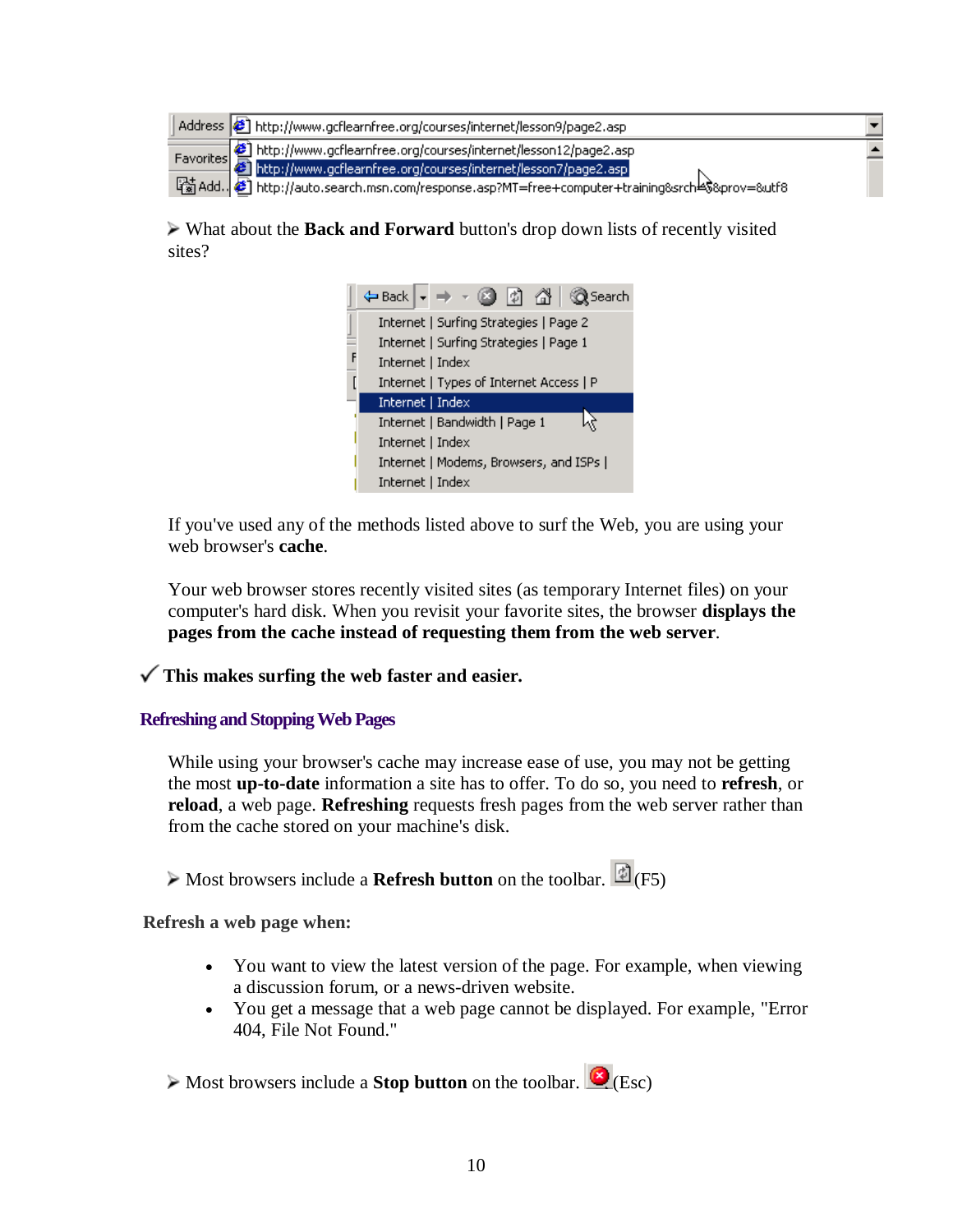**Stop a web page when:**

- You want to stop a web page from loading.
- A page is taking too long to load.
- You mistyped a URL.

# **Search Engines**

Instead of trying to guess where certain information may be located on the Web, **search engines** allow you to search both the Web and newsgroups.

A **search engine** searches for **keywords** and returns a list of documents where the keywords can be found. Most search engines allow you to search using plain language relevant to the topic of interest, meaning you don't have to know any special programming tricks to effectively search the Web.

You're probably already familiar with search engines such as **Yahoo**, **Google**, **Excite**, or **AltaVista**.

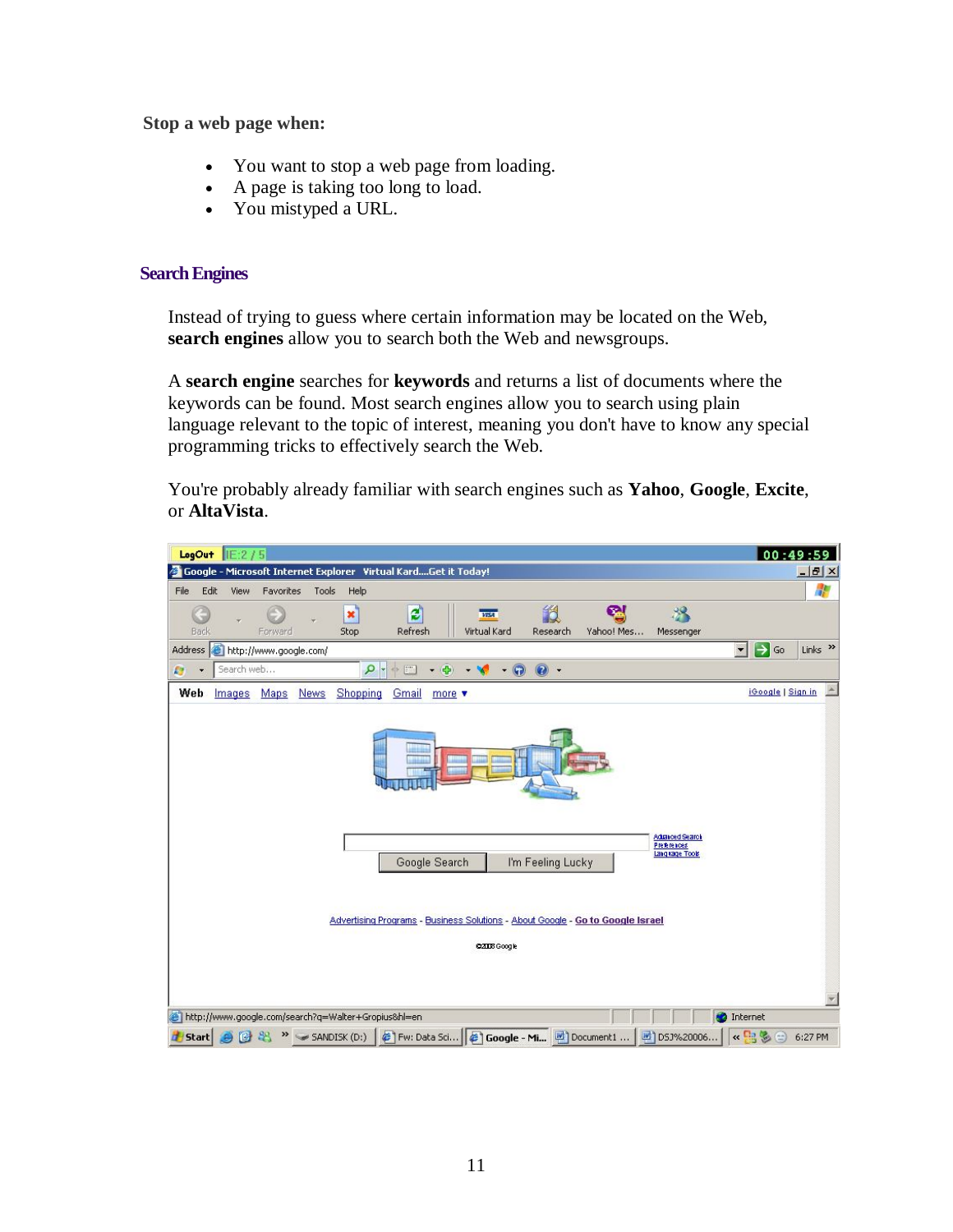| <b>Maltavista</b> |  |                    |
|-------------------|--|--------------------|
|                   |  | THE SEARCH COMPANY |

| Try your search in: Images Video MP3/Audio News                                                                                                                                   |                                                      |                                                                          |
|-----------------------------------------------------------------------------------------------------------------------------------------------------------------------------------|------------------------------------------------------|--------------------------------------------------------------------------|
| Search for:                                                                                                                                                                       |                                                      | <b>Help   Customize Settings   Family Filter is off</b>                  |
|                                                                                                                                                                                   |                                                      | Anylanguage <b>F</b>   Search                                            |
|                                                                                                                                                                                   |                                                      | Search Assistant   Advanced Search                                       |
| Tools: Shopping - E-mail - Translate - Maps - Yellow Pages - People Finder - Search Trends<br>Breaking news: Al Qaeda Camp Is Hit by U.S. Airstrikes New York Times . News search |                                                      |                                                                          |
| <b>Featured Topics:</b>                                                                                                                                                           |                                                      | Marketplace                                                              |
| <b>Shopping</b><br>Electronics, Computers, Software, Toys, More                                                                                                                   |                                                      | <b>Home Refinancing</b><br><b>Insurance Quotes</b><br>CD-R & DVD-R Media |
| <b>Travel</b><br><b>Flights Cars Hotels</b>                                                                                                                                       | <b>Careers</b><br><b>Find Jobs Post Jobs Resumes</b> | <b>Sports Book</b><br><b>Electronics &amp; More</b>                      |
| <b>Insurance</b><br>Auto Life Health                                                                                                                                              | <b>Home Financing</b><br>Refinance Mortgage HomeLoan | <b>Credit Repair</b><br><b>Online Casino</b><br>Get Started in IT        |
| AltaVista Directory:                                                                                                                                                              |                                                      | Jewelry Gifts                                                            |
| Autos<br>Buy & Sell, Guides, Financing                                                                                                                                            | Music<br>Artists Genres MP3                          | <b>Best Home Loans</b><br><b>Best Web Hosting</b><br>\$8.95 Domain Names |
| <b>Computing</b><br>Hardware Internet Sales                                                                                                                                       | People & Chat<br>Chat, Email, Personals              | <b>Quality Personals</b>                                                 |
| <b>Entertainment</b><br>Culture Celebrities Movies                                                                                                                                | Personal<br>Family Home Real Estate                  |                                                                          |

 $\checkmark$  There is tons of information available on the Web; you just have to know how to find it fast.

# **Tips for Effective Searching**

**Beware of using slang or partial words**. If you use slang or parts of words, you may have some luck, but your results may be too broad. For example, **flick** instead of **movie**, or **Macs** instead of **Macintoshes** may yield different results.

**Correct Spelling, Pluralization and Capitalization**. Be aware of pluralizing your words, and spell them correctly. For example, **good will**, **goodwill**, **Goodwill**, **Goodwills**, and **Good Will** may yield different results.

AND. Use AND (all caps) to search for multiple words that must appear in a web page. Some search engines support a plus sign (+) in place of AND. For example, **free AND coupon**, or **free + coupon**.

**NOT**. Use NOT (all caps) to exclude certain words or phrases. For example, **casserole NOT chicken NOT beef**.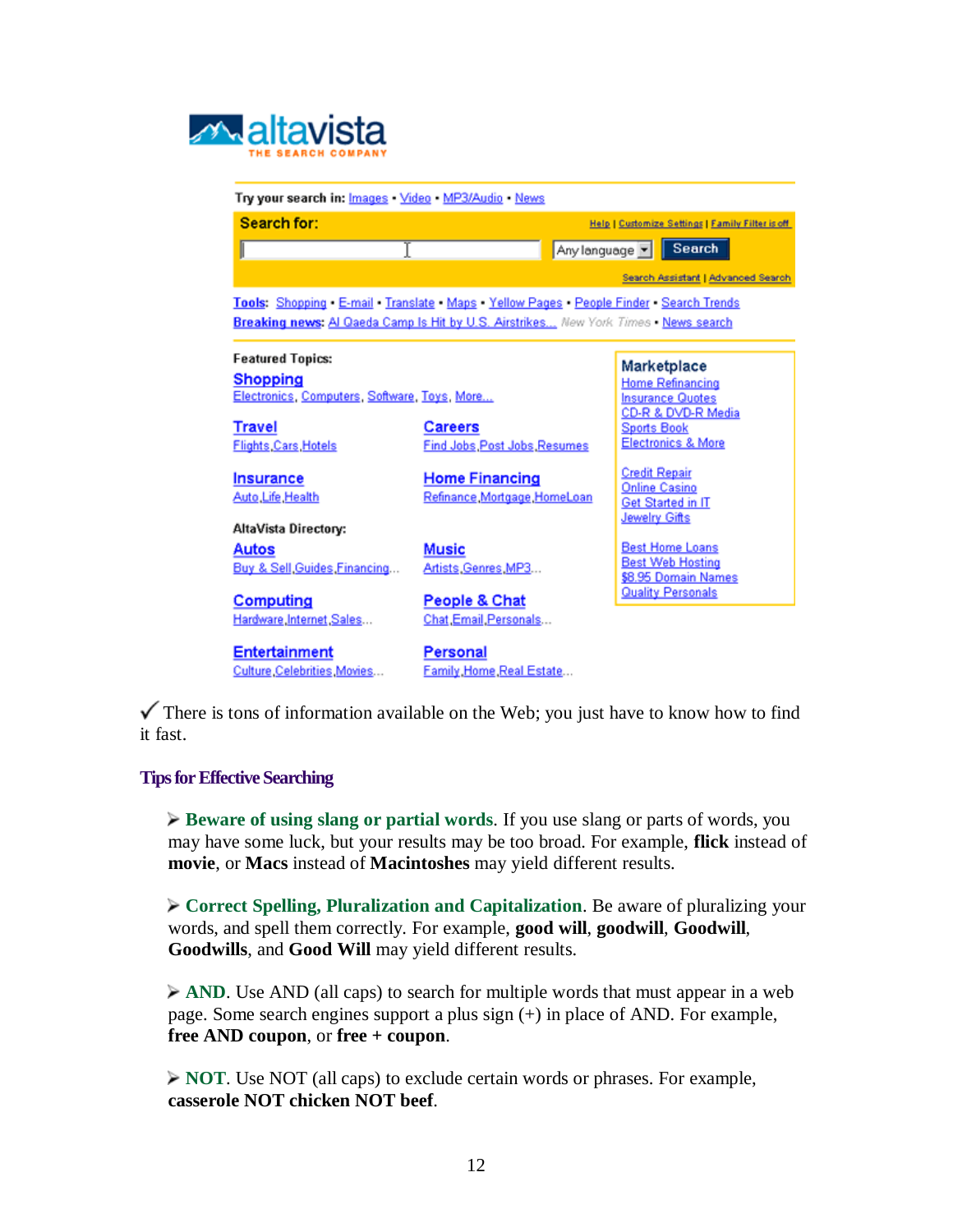▶ OR. Use OR (all caps) to include any of the search words (rather than most.) For example, **George Washington OR Bush**.

**Wildcards**. The percentage symbol (%) can be used to replace only one character. The asterisk (\*) can be used to replace multiple characters. For example, **post\*** could produce **postwar**, **postgame**, or **postmarital**.

**Phrases.** Put quotes around a phrase so each word in the phrase isn't searched for separately. For example, if you put quotes around **"free online computer training**,**"** the search engine searches for that **entire phrase** in a web page. However, if you simply type, **free online computer training**, the search engine searches for **each** of the words individually in a web page.

**Get Help**. Go to your search engine's **Help page** for more specific information on a particular engine.

**Try Something New.** There are many different search engines on the Web. If you can't find what you are looking for using your favorite engine, go somewhere else.

**Bookmark it**. Add your favorite search engines to your Favorites to increase ease of use. If you're not sure how to do this, you'll learn how later in this unit.

- Open your web browser and review the web browser basics reviewed in this module.
- Open your cache and select a recently visited site.
- Refresh the page.
- Visit your favorite search engine.
- Open your search engine's Help file.
- Search for a new search engine. Sample its search capabilities.
- Using some of the searching tips, explore a topic of interest.

# **Toolbars**

Internet Explorer features customizable **toolbars** to help you navigate the Web. Below are the toolbars featured in IE 5.

The **Standard buttons bar** displays commonly used buttons such as the Back, Forward, Stop, Refresh, Home, Search, Favorites, History, and Print buttons.



Standard button bar (shown with large icons and text labels) displaying some commonly used buttons.

The **Address bar** displays the address, or URL, of the web page you are currently visiting. Type new URLs or search terms into the Address bar.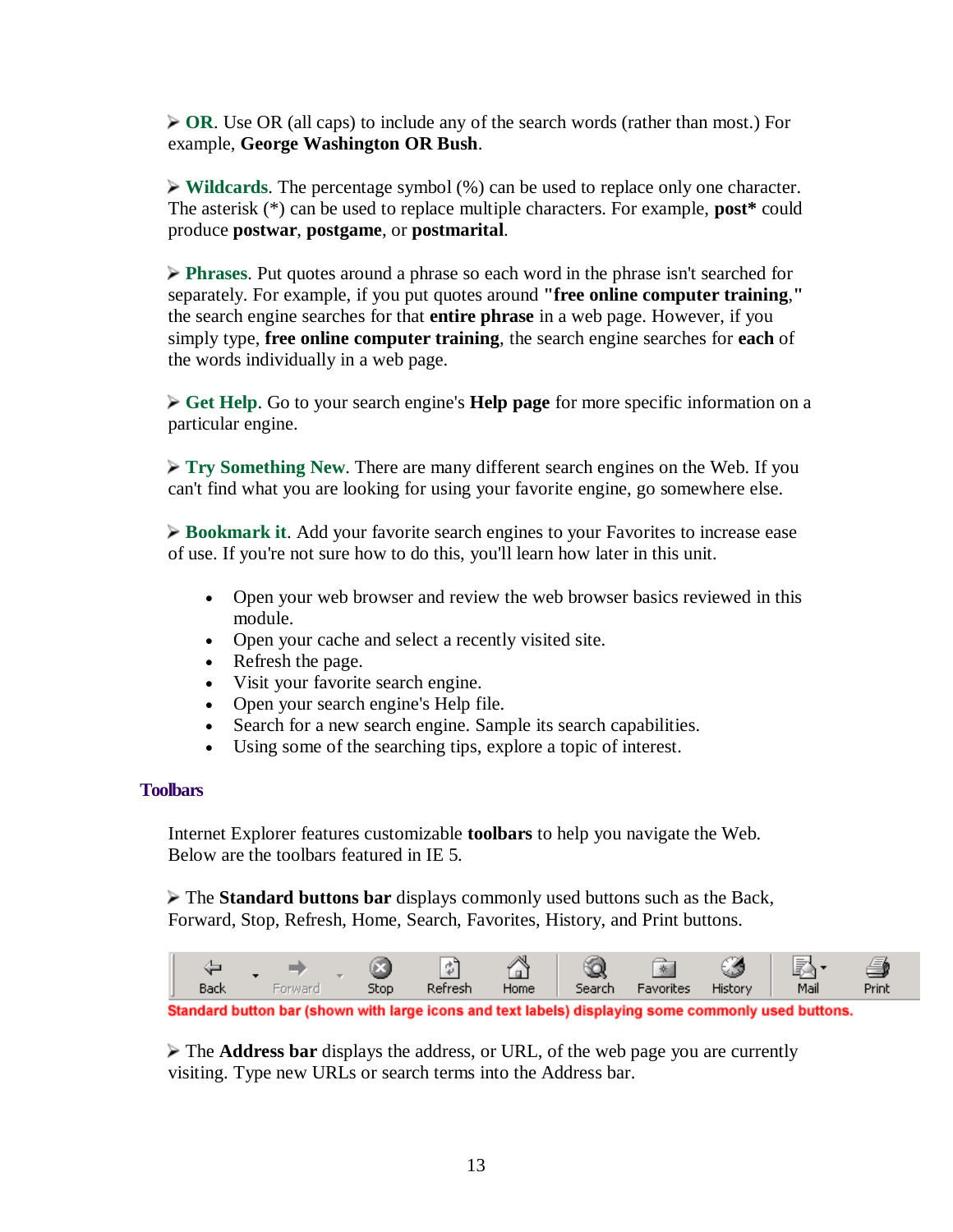Address  $\bigcirc$  http://www.gcflearnfree.org/courses/internet/lesson6/page2.asp

The **Links bar** is a convenient place to add frequently used links.

|                                                      | $\mathcal{O}$ Go<br>l Links<br>▾╎ |  |
|------------------------------------------------------|-----------------------------------|--|
|                                                      | Customize Links                   |  |
|                                                      | Free Hotmail                      |  |
|                                                      | Windows                           |  |
|                                                      | Free AOL & Unlimited Internet     |  |
| Links bar located to the<br>right of the Address bar |                                   |  |

The **Radio bar**, available when Windows Media Player is installed, includes a radio station guide and control button such as "play" and "volume."



#### **Status bar and Explorer bar**

Internet Explorer's **Status bar and Explorer bar** offer additional web navigation methods.

The **Status bar**, located at the bottom of the IE window, indicates when a web site is found, loading, waiting for reply, or if you have a secure connection. It is always a good idea to display the Status bar, particulary for security reasons discussed in Unit 4.

| <b>a</b> Done                                 | <b>O</b> Internet |
|-----------------------------------------------|-------------------|
| Status bar after web page loaded successfully |                   |

The **Explorer bar** is a sidebar located in the left side of the IE window. It's a convenient way of accessing the Favorites list, History list, and Search function.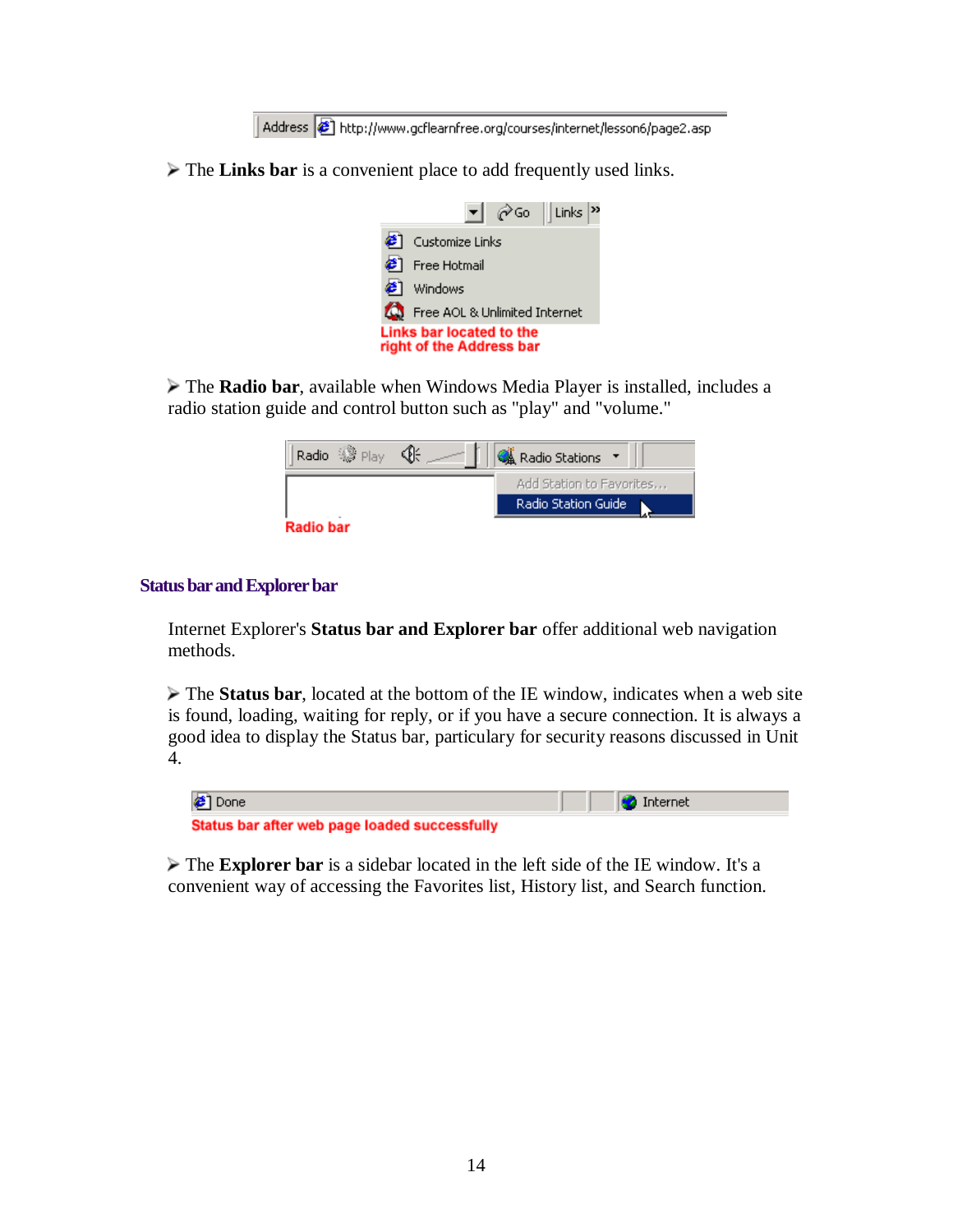

Click Next to learn how to **show and hide** the toolbars, Status bar, and Explorer bar.

**Show and Hide Toolbars, Status bar and Explorer bar**

In newer versions of Internet Explorer, you can show and hide the **toolbars**, **Status bar** and **Explorer bar**.

**To show or hide the toolbars:**

- Choose **View Toolbars** from the IE menu bar.
- Click the clear or show the **checkmark** for each item.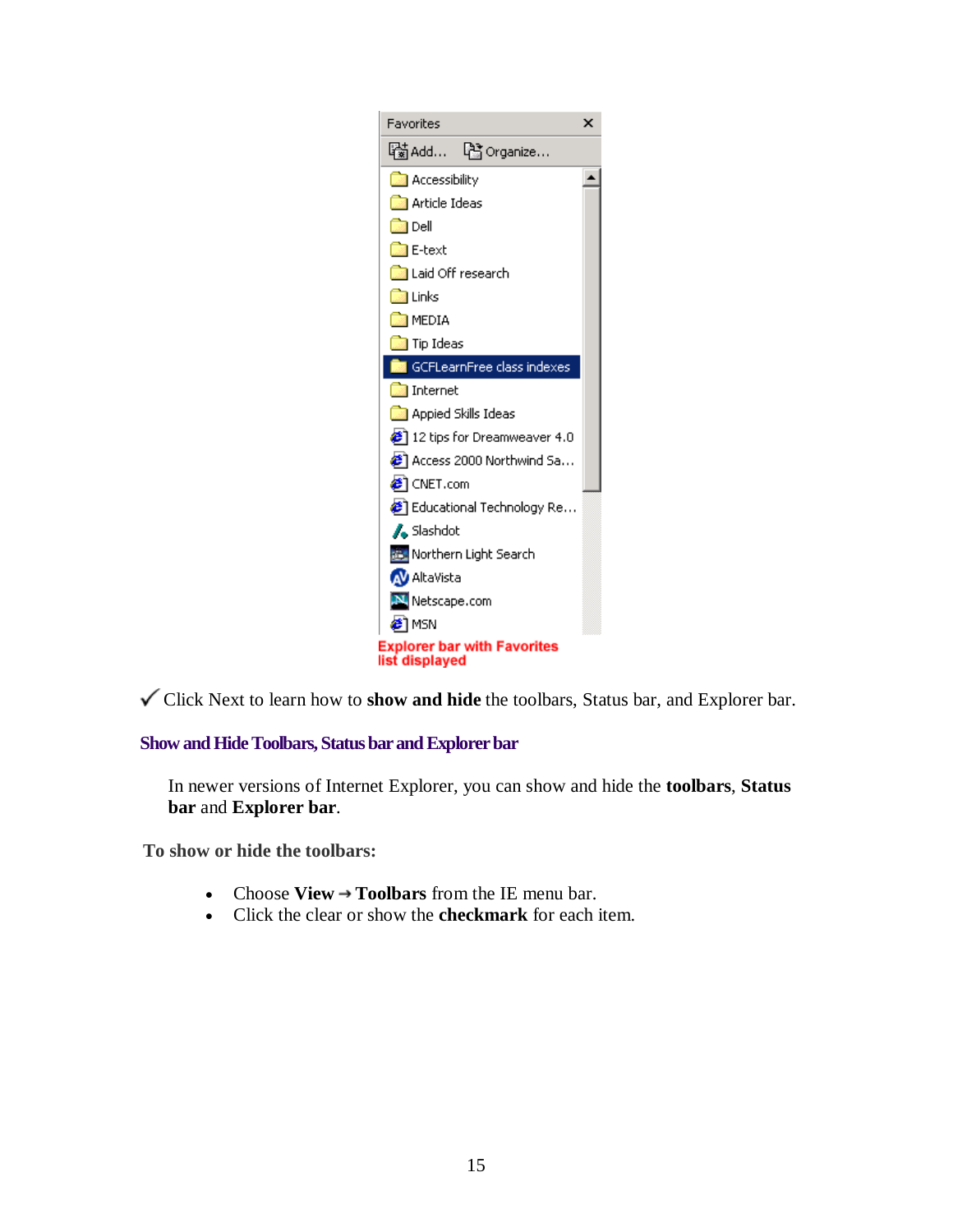| Favorites<br>View                    |                | Tools | Help                                              |
|--------------------------------------|----------------|-------|---------------------------------------------------|
| Toolbars                             |                |       | ✔ Standard Buttons                                |
| $\checkmark$ Status Bar              |                |       | $\vee$ Address Bar                                |
| Explorer Bar                         |                |       | $\blacktriangleright$ $\blacktriangleright$ Links |
| Go To                                |                |       | $\sqrt{ }$ Radio                                  |
| Stop                                 | Esc            |       | Customize                                         |
| Refresh                              | F <sub>5</sub> |       |                                                   |
| Text Size                            |                |       |                                                   |
| Encoding                             |                |       |                                                   |
| Source                               |                |       |                                                   |
| <b>Full Screen</b>                   | F11            |       | Browser > Page <u>1</u> 2 <u>3</u> <u>4</u>       |
| All toolbars are currently displayed |                |       |                                                   |

OR

 **Right-click** the toolbar and click to clear or show the **checkmark** for each item.



**To show or hide the Status bar:**

• Choose  $View \rightarrow$  and click to clear or show the **checkmark.**  $\checkmark$  Status Bar

**To show or hide the Explorer bar:**

- Choose  $View \rightarrow Explorer$  bar.
- Choose from **Search, Favorites, History, or Folders.**

OR

- Click **QSearch Expresives** SHistory on the **Standard button toolbar**.
- Click button **again** to hide the Explorer bar or click the **X** in the upper right corner or the Explorer bar.

# **Customizing Toolbars**

In newer versions of Internet Explorer, you can **move** and **resize** the **toolbars**.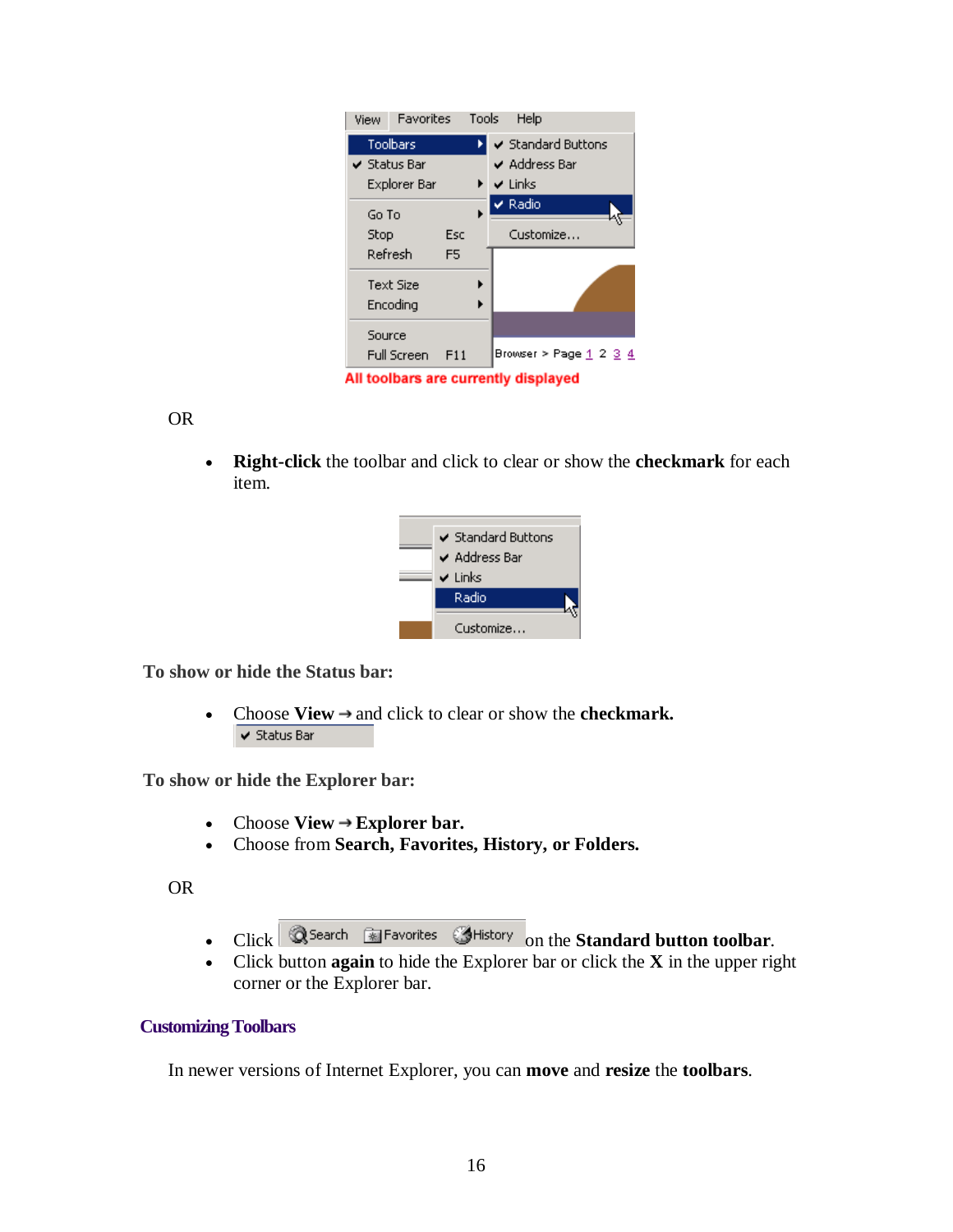**To move a toolbar:**

- Look for the resize/move toolbar handle.
- **Hover your mouse pointer** over the resize/move toolbar handle.
- The mouse pointer becomes a **double-headed arrow**.
- **Click and drag** a toolbar up, down, left, or right.
- When moved, toolbars "**snap**" to the outer edge of the IE window.

**To resize a toolbar:**

- Look for the resize/move toolbar handle.
- **Hover your mouse pointer** over the resize/move toolbar handle.
- The mouse pointer becomes a **double-headed arrow**.
- **Click and drag** until toolbar is **desired size**.



# **Customizing the Standard Button Bar:**

You can further customize the **Standard button toolbar** by **adding** or **removing Standard buttons**. You can even **change the appearance** of your buttons.

**Add or remove a button from the Standard button bar:**

• Choose **View**  $\rightarrow$  **Toolbars**  $\rightarrow$  **Customize** from the IE menu bar.

OR

- **Right-click** the toolbar and click **Customize**.
- The **Customize Toolbar** dialog box opens.
- In the left-hand scroll box, there is a list of **Available toolbar buttons**.
- In the right-hand scroll box, there is a list of **Current toolbar buttons**.
- In either scroll box, **click to select a button** you would like to **add** *or* **remove**.
- Click the **Add** or **Remove** button.
- The button is now added or removed from the toolbar.
- Click **Close** to display new options.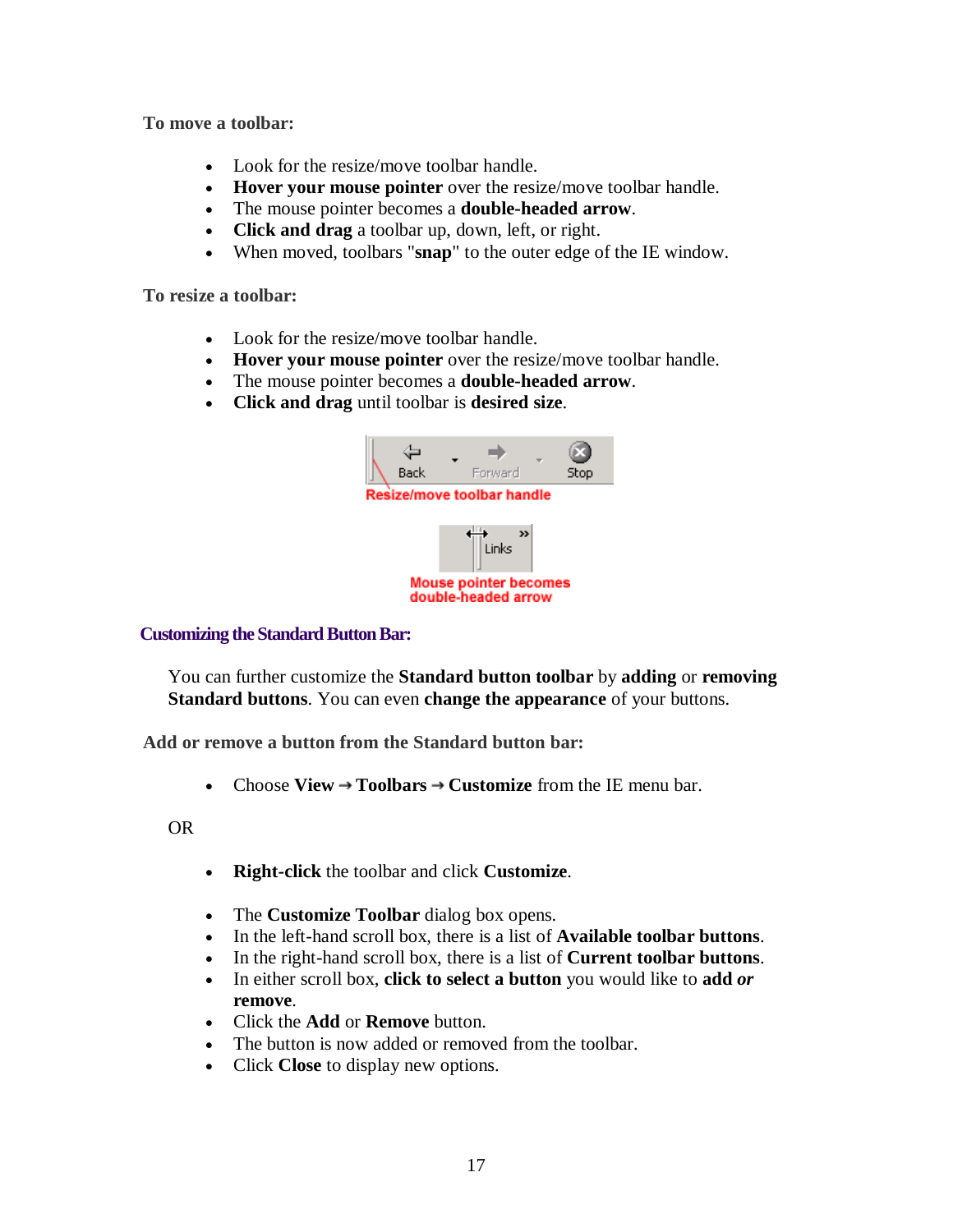| <b>Customize Toolbar</b>                                                                                                                                       |                                                                                                 | ?                             |
|----------------------------------------------------------------------------------------------------------------------------------------------------------------|-------------------------------------------------------------------------------------------------|-------------------------------|
| Available toolbar buttons:                                                                                                                                     | Current toolbar buttons:                                                                        | Close                         |
| <b>Keep Disconnect</b><br>in Folders<br>$\overline{\Box}$ Full Screen<br>$Add \rightarrow$<br>∰ Size<br>Cut<br><- Remove<br>lea Copy<br>68 Paste<br>@ Encoding | Separator<br>ᅬ<br>Mail<br>∰ Print<br>⊠∕Edit<br>Ķ<br>₩<br>Discuss<br>2<br>Messenger<br>Separator | Reset<br>Move Up<br>Move Down |
| No text labels<br>Text options:                                                                                                                                |                                                                                                 |                               |
| Small icons<br>Icon options:                                                                                                                                   |                                                                                                 |                               |

**To change the text options featured on your buttons:**

- With the **Customize Toolbar** dialog box open, click the **Text Options** drop down box to select **No text labels**, **Show text labels**, and **Selective text on right**.
- Click **Close** to display new options.

**To change the size of your button icons:**

- With the **Customize Toolbar** dialog box open, click the **Icon Options** drop down box to select **Small icons** or **Large icons**.
- Click **Close** to display new options.

# **Setting a Home page**

Your **home page** is the first page you see when you start Internet Explorer (IE). Change your home page to make surfing the Web easier and more convenient.

For example, if you want to start each Internet session with GCF Global Learning, http://www.gcflearnfree.org should be your home page. If you like to check the weather every time you log on, you might prefer http://www.weather.com as your home page.

# **To change the Home Page:**

 Choose **Tools Internet Options** from the IE menu bar. The **Internet Options** dialog box opens.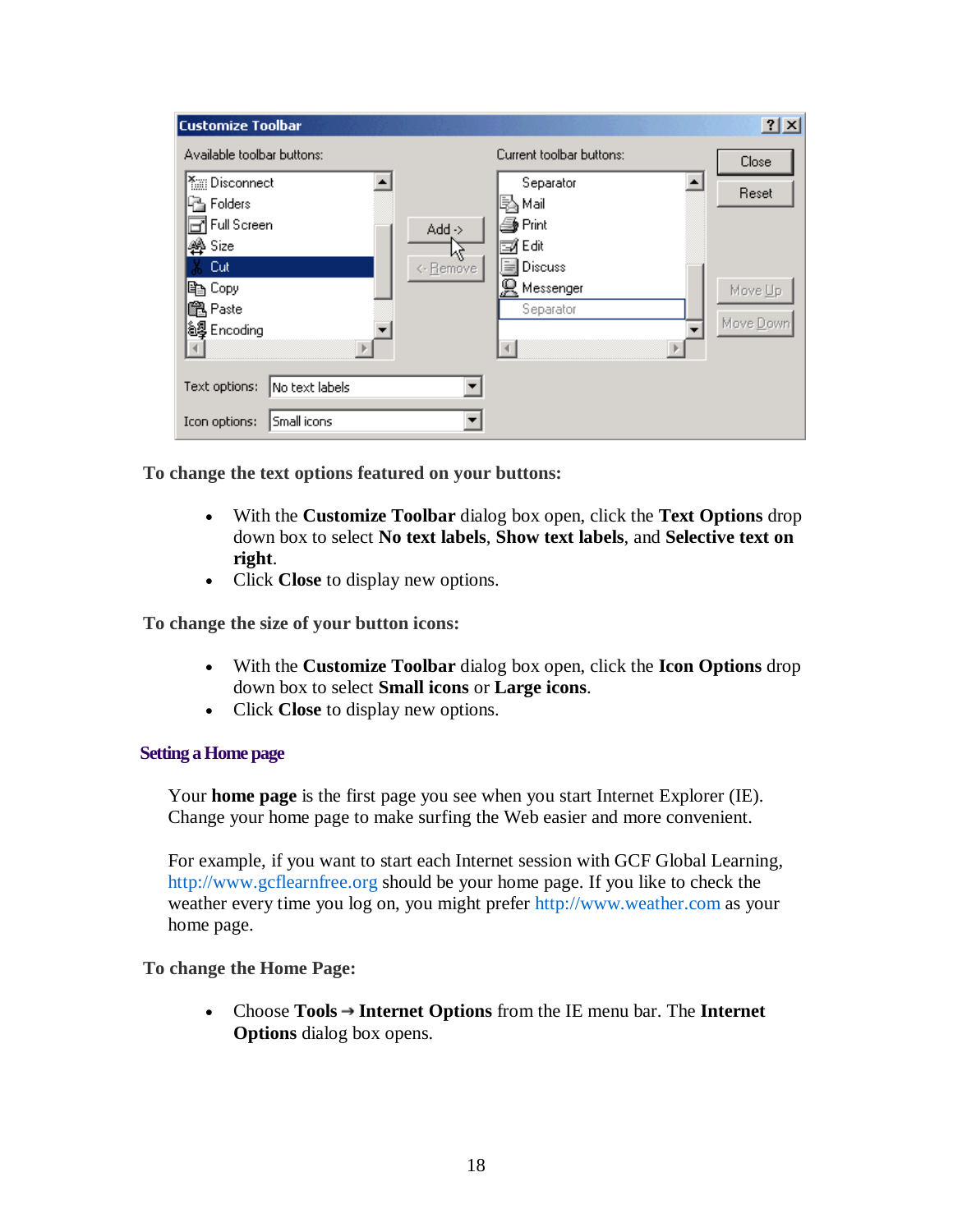| Tools              | Help           |  |
|--------------------|----------------|--|
|                    | Mail and News  |  |
|                    | Synchronize    |  |
|                    | Windows Update |  |
| Messenger          |                |  |
| Show Related Links |                |  |
| Reset Web Settings |                |  |
| Internet Options   |                |  |

- If not already selected, click the **General** tab.
- **Type a new URL** in the home page section of the **General** tab.
- Click **OK**.

# OR

- If you like the current page and want to set it as your new home page, click the **Use Current** button.
- The Use Default button sets www.microsoft.com as your home page.
- The **Use Blank** button sets a blank page as your home page. This option is beneficial to those who don't want to begin each Internet session waiting for a home page to load.
- Click **OK**.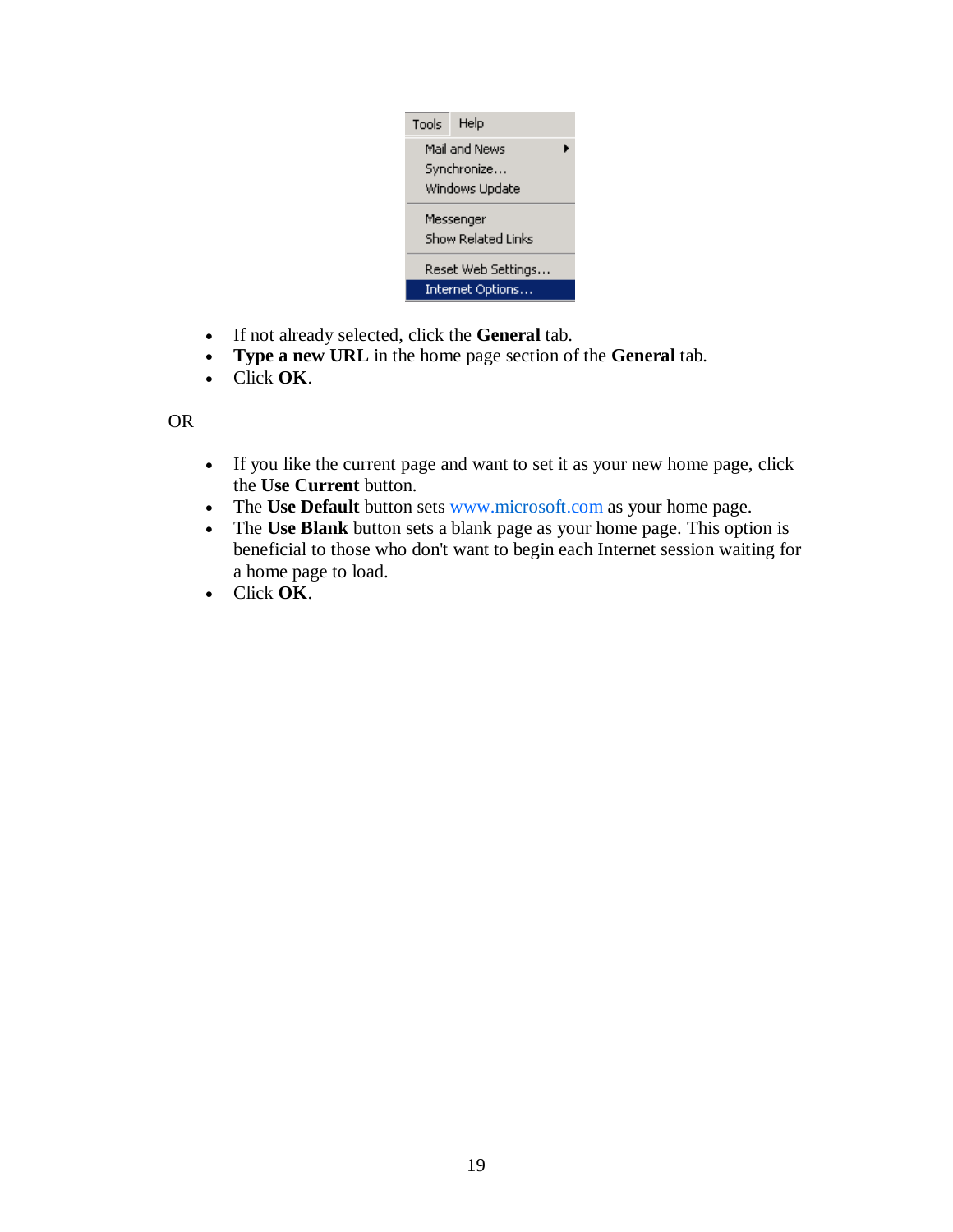| <b>Internet Options</b><br>21x                                                                                        |
|-----------------------------------------------------------------------------------------------------------------------|
| General Security   Content   Connections   Programs   Advanced                                                        |
| Home page<br>You can change which page to use for your home page.                                                     |
| http://www.gcflearnfree.org/main<br>Address:                                                                          |
| Use Default<br><b>Lise Blank</b><br><b>Use Current</b>                                                                |
| Temporary Internet files<br>Pages you view on the Internet are stored in a special folder<br>for quick viewing later. |
| Delete Files<br>Settings                                                                                              |
| History<br>The History folder contains links to pages you've visited, for                                             |
| quick access to recently viewed pages.                                                                                |
| Clear History<br> 20 引<br>Days to keep pages in history:                                                              |
| Accessibility<br>Colors<br>Fonts<br>Languages                                                                         |
| Cancel<br>ОK<br>Apply                                                                                                 |

# **5. Anatomy of an Email Address**

An **email address** is required to send and receive email. Email addresses are different from "snail mail" addresses. They usually consist of three parts: a **user name**, an **"at" symbol (@)**, and a **domain name**.

jdoe@gcflearnfree.org

1. **User name:** jdoe

Located to the **left** of the @ symbol, a user name identifies your account on the email server that handles the email. For example, **John Doe** might choose "jdoe" as his username. However, someone may have already chosen jdoe, so have some other choices ready. Choose a user name that sounds professional and is easy to remember.

2. @

Means "**at**" and separates your account name and the name of the mail server name. For example, jdoe "is located at" gcflearnfree.org.

3. **Domain Name:** gcflearnfree.org The domain name usually consists of two **pieces of identifying information**. The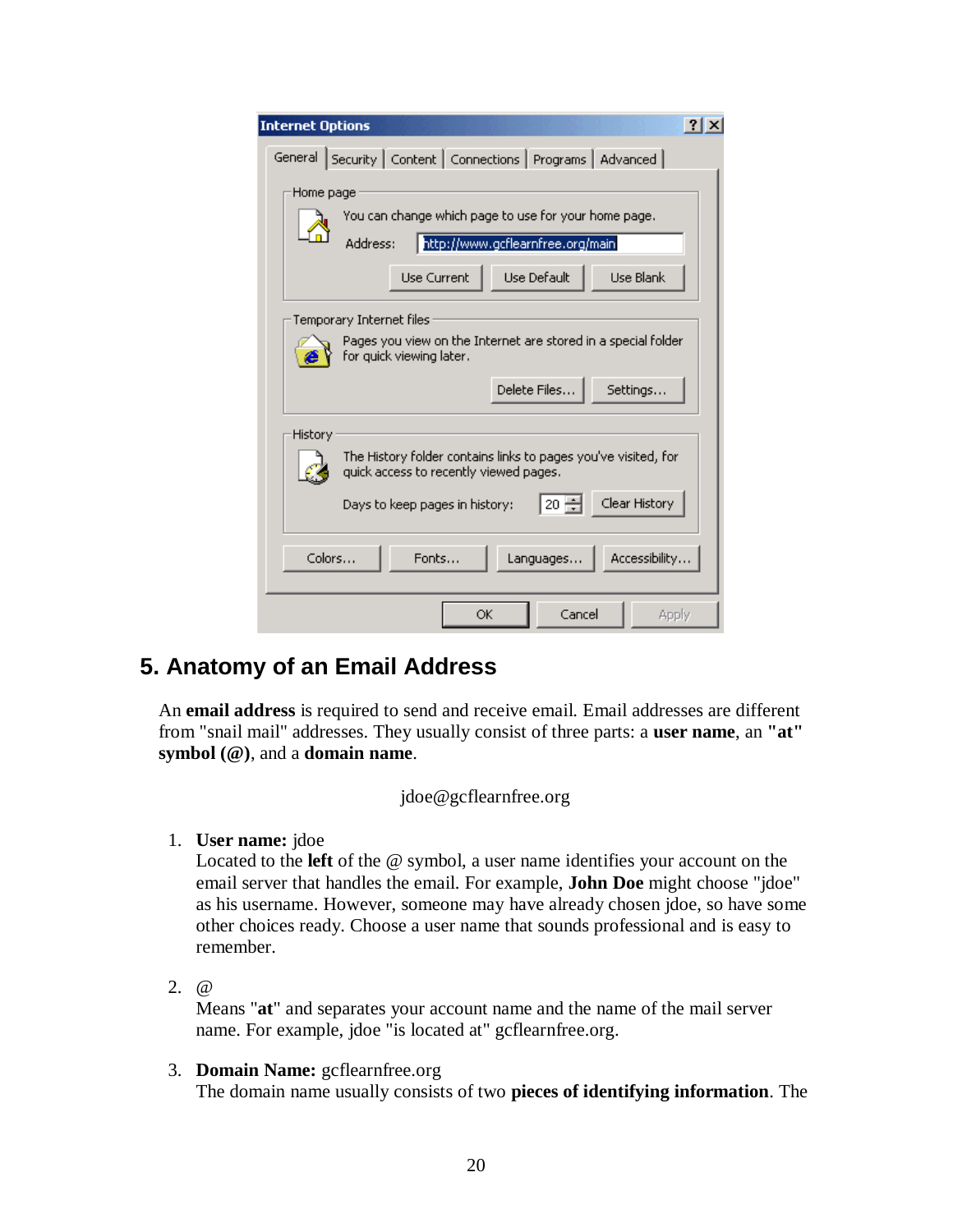first piece is the name of the **email server** and is located to the **right** of the @ symbol. For example, **gcflearnfree** is the name of the email server. The **second piece**, usually a three-letter **extension**, indicates the **top-level domain**. They are separated by **periods**, called "**dots**."

 $\checkmark$  Consider choosing a user name that protects your identity instead of your first and/or last name.

| LogOut<br>$+5$<br>IIF 1                                                                                    | 00:58:00                                                     |
|------------------------------------------------------------------------------------------------------------|--------------------------------------------------------------|
| Yahoo! Mail: The best web-based email! - Microsoft Internet Explorer Virtual KardGet it Today!             | $   \mathbb{R}$ $\times$                                     |
| Edit<br>File<br>View<br>Favorites<br>Tools<br>Help                                                         | $\ddot{\ast}$                                                |
| e<br>$-14$<br>×<br><b>VISA</b><br>Virtual Kard<br>Forward<br>Back<br>Stop<br>Refresh<br>Research           | Œ.<br>38<br>Yahoo! Mes<br>Messenger                          |
| <b>Address</b><br>https://login.yahoo.com/config/login_verify2?&.src=ym                                    | ∣→<br>Links <sup>&gt;&gt;</sup><br>▾<br>Go                   |
| Search web<br>$ -$<br>$\bullet$ -<br>$\mathbf{Q}$<br>£7                                                    |                                                              |
| YAHOO! MAIL                                                                                                | Yanga! - Blag - Help                                         |
| R U There?                                                                                                 | Sign in to Yahoo!<br>Are you protected?                      |
| Chat. Right in the New Yahoo! Mail!<br>Keep friends closer.                                                | Create your sign-in seal. (Why?)                             |
|                                                                                                            | Yahoo! ID:<br>Plassword:                                     |
| Try it now! Chat with a friend online.                                                                     | Keep me signed in<br>la to<br>for 2 weeks unless I sign out. |
| Contact friends instantly - right from the New Yahoo! Mail.                                                | [Uncheck if on a shared computer]                            |
| Show me more.                                                                                              | Sign In                                                      |
|                                                                                                            | Forget your ID or password?   Help                           |
| <b>B</b> Done                                                                                              | Internet                                                     |
| 88<br>$\rightarrow$ SANDISK (D:)<br>圈<br>Yahoo! Mail: The best  [40] Document1 - Microsoft<br><b>Start</b> | $\alpha$ $\beta$<br>۰<br>6:19 PM                             |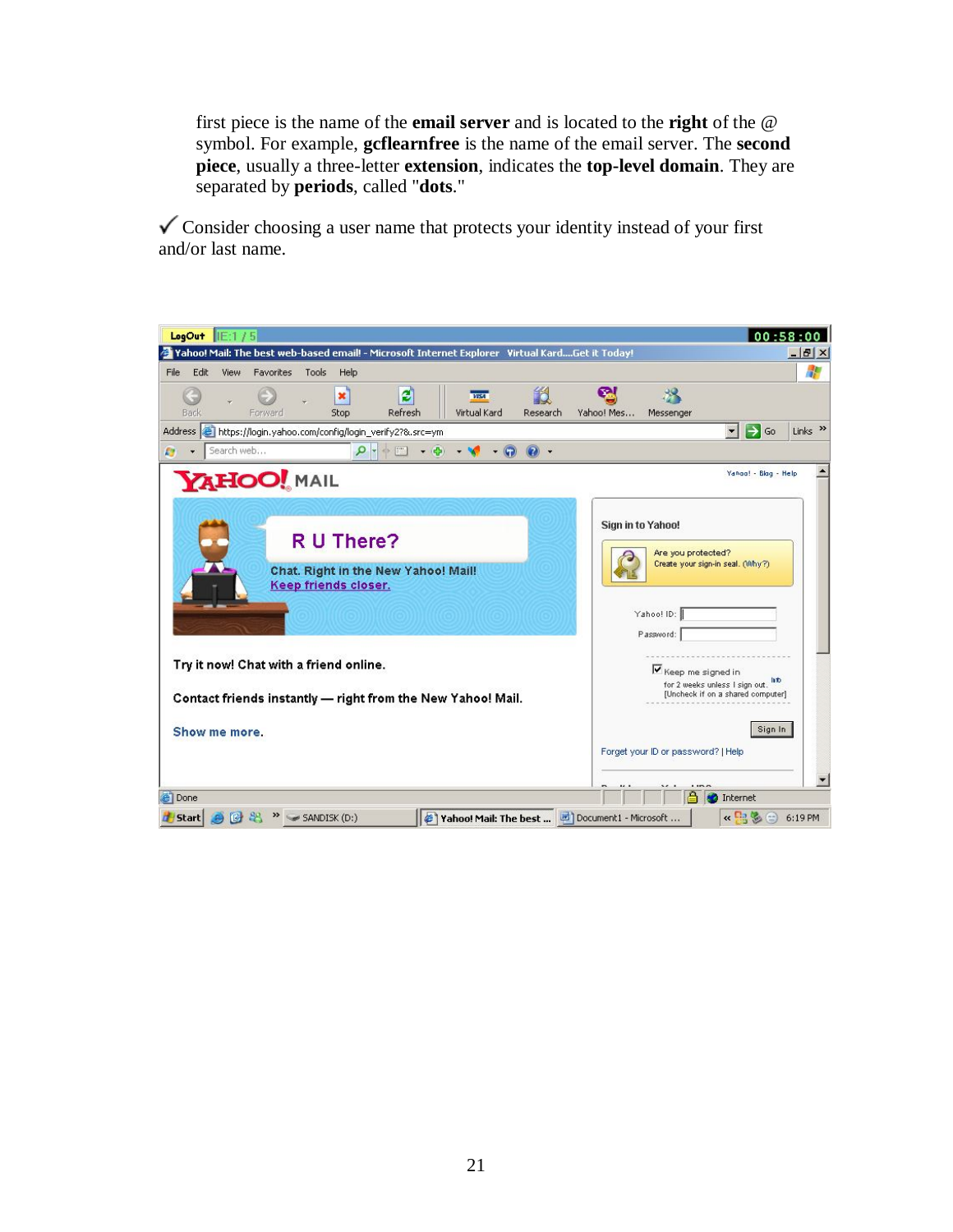# **Top Level Domains**

**Top-level domains** may help you figure out the type of organization the recipient is associated with. See the chart below.

| <b>Extension</b> | <b>Meaning</b>                                 | <b>Examples</b>                              |
|------------------|------------------------------------------------|----------------------------------------------|
| .com             | A company or<br>business                       | www.microsoft.com,<br>www.yahoo.com          |
| .org             | A non-profit or not-<br>for-profit institution | www.GCFLearnFree.org,<br>www.goodwillenc.org |
| .gov             | <b>US</b> Governmental<br>agency               | www.epa.gov,<br>www.whitehouse.gov           |
| .mil             | <b>US Military</b>                             | www.army.mil, navy.mil                       |
| .edu             | <b>US</b> Educational<br>institution           | www.ncsu.edu,<br>www.duke.edu,               |
| .net             | <b>ISP</b> or Network<br>Provider              | www.earthlink.net                            |

 $\checkmark$  If there is a two-letter extension, it is usually a country code. For example, Malaysia uses "my."

Because not everyone uses top-level domains correctly, they are not always a reliable way to determine an organization's association.

# **Email Clients**

To send and receive email, both the sender and recipient must have the right tools: an Internet connection, an email client, and an email address.

An **email client** (sometimes referred to as a **composer**) is **software** that runs on a personal computer, and relies on an Internet connection to perform some of its operations.

Email clients work with any **ISP** (Internet Service Provider) that uses standard Internet email **protocols**. These protocols make it possible for people using different email client software to communicate with one another. For example, if I use **Microsoft OutlookTM**, I can send and receive email with someone who uses **QUALCOMM Eudora**TM.

# **To set up your email client correctly, you need:**

• POP3 (Post Office Protocol, version 3) server address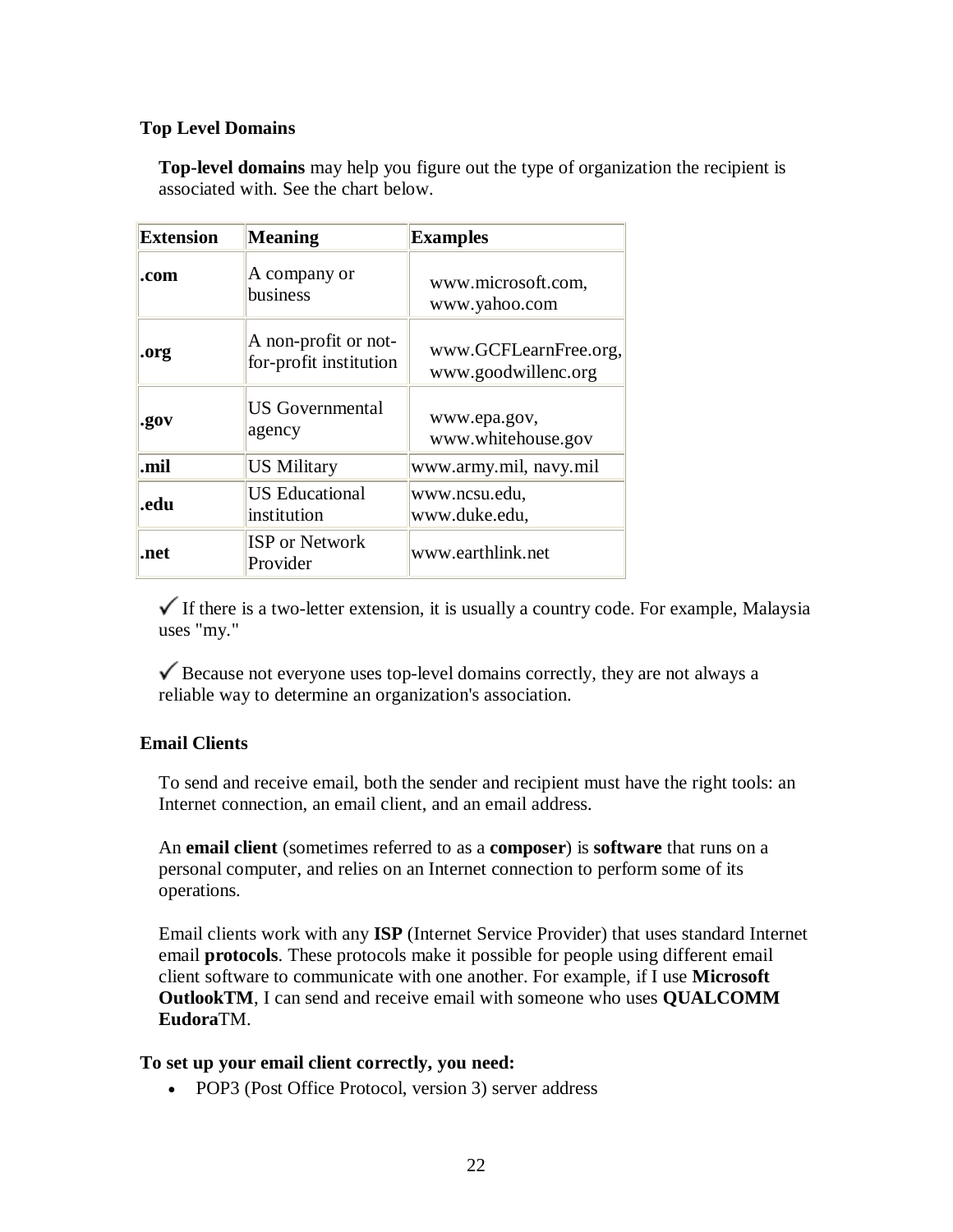SMTP (Standard Mail Transfer Protocol) server address

 $\checkmark$  Your Internet service provider gives you this information.

**Free web mail accounts**, such as Hotmail or Yahoo, rely on an Internet connection and use an email client that appears in a web page. Additional email client software is not required.

# **Email Clients are Different**

# **Most email client software allows you to:**

- Display a list of received **messages**. Each **message header** shows you who sent the mail, the subject line, the time and date it was sent, and at times, the size of the message.
- Select the message header and read the message.
- Create new messages.
- Reply to, forward, and delete messages.
- "Attach" files (called attachments) to messages you send.
- Save the attachments you receive.

# **Some email clients offer:**

- **Address book/Contacts:** Use the electronic address book to track personal information such as name, title, email addresses, home and work addresses, phone numbers, and much more.
- Newsgroup functionality: You can use your email client to access Usenet, an online public bulletin board system (BBS). Usenet features a broad range of discussion topics called newsgroups.
- **Calendaring:** Schedule important dates, appointments, tasks, and electronic reminders.

# **The Email Message Window -- Sending a New Message**

Use the **email message window** to **compose** and **send** email messages.

# **To send a new message:**

Once you've opened your email client's window, click the **New Mail** or **Compose**

٦D. button. New Mail

The **email message window** appears.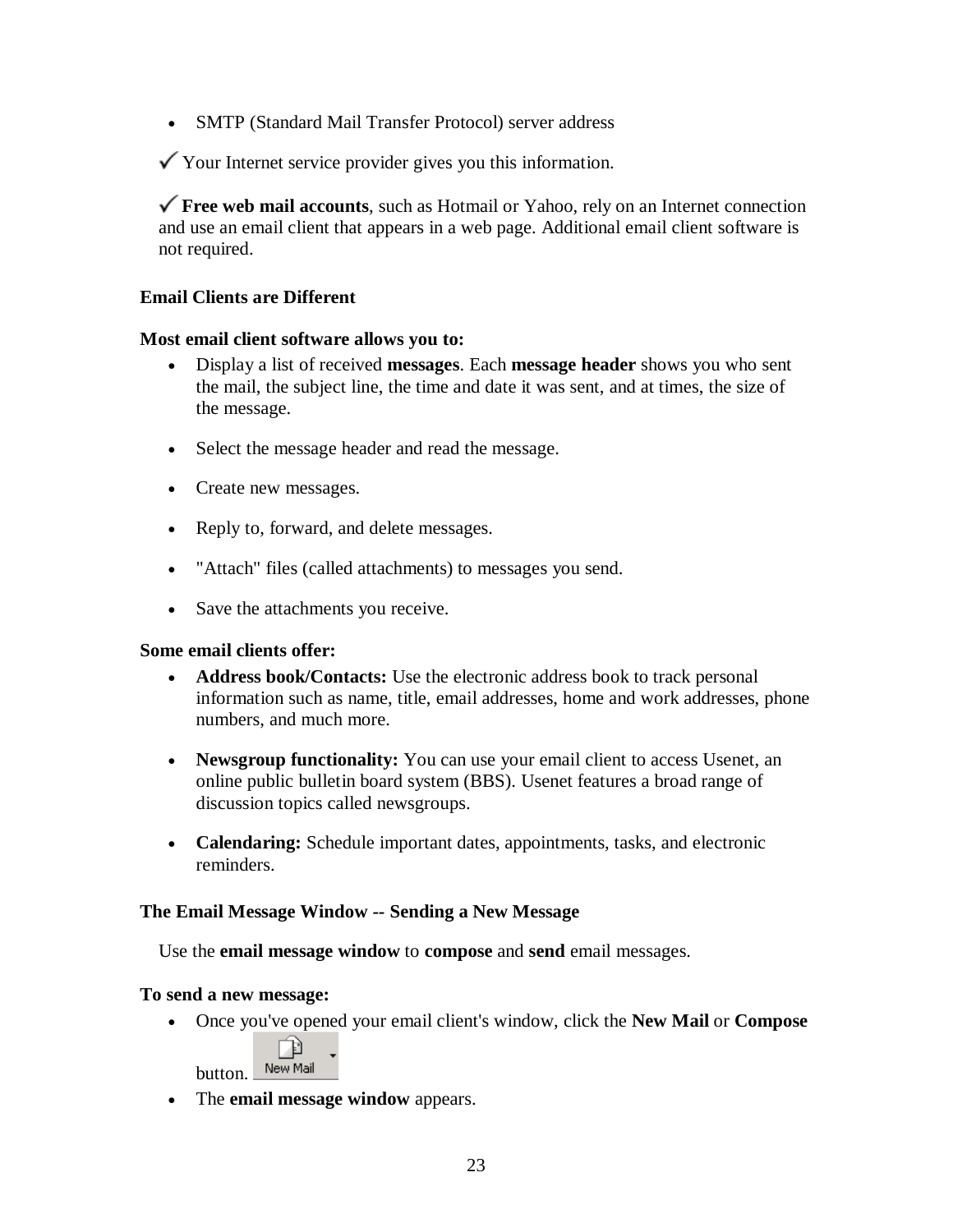- Look for a **menu bar** and **toolbar** to help compose and format your message.
- Below the menu bar and toolbar, there are several **fields**. These fields may include **To**, **CC**, **BCC**, **Subject**, and the **message body area**.

| $\Box$ u $\times$<br>New Message<br>D∕ll<br>Format Tools Message<br>File<br>View<br>Help<br><b>Legent</b><br>»<br>RBC/<br>ħ<br>ß.<br>⋓<br>E,<br>$-107$<br>g,<br>Check -<br>Attach<br>Send<br>Paste Undo<br>Spelling<br>Copy<br>图 To:<br>图CG<br>Subject:<br>$\boxed{\color{purple}{\blacksquare}}\; \boxed{\color{purple}{\blacksquare}}\; \boxed{\color{purple}{\blacksquare}}\; \boxed{\color{purple}{\blacksquare}}\; \boxed{\color{purple}{\blacksquare}}\; \boxed{\color{purple}{\blacksquare}}\; \boxed{\color{purple}{\blacksquare}}\; \boxed{\color{purple}{\blacksquare}}\; \boxed{\color{purple}{\blacksquare}}\; \boxed{\color{purple}{\blacksquare}}\; \boxed{\color{purple}{\blacksquare}}\; \boxed{\color{purple}{\blacksquare}}\; \boxed{\color{purple}{\blacksquare}}\; \boxed{\color{purple}{\blacksquare}}\; \boxed{\color{purple}{\blacksquare}}\; \boxed{\color{purple}{\blacks$<br><b>Message body window</b> | Menu bar | <b>Toolbar</b> | <b>Fields</b> |  |  |  |  |  |  |  |
|-----------------------------------------------------------------------------------------------------------------------------------------------------------------------------------------------------------------------------------------------------------------------------------------------------------------------------------------------------------------------------------------------------------------------------------------------------------------------------------------------------------------------------------------------------------------------------------------------------------------------------------------------------------------------------------------------------------------------------------------------------------------------------------------------------------------------------------------------------------------------------------------------------------------------------------|----------|----------------|---------------|--|--|--|--|--|--|--|
|                                                                                                                                                                                                                                                                                                                                                                                                                                                                                                                                                                                                                                                                                                                                                                                                                                                                                                                                   |          |                |               |  |  |  |  |  |  |  |
|                                                                                                                                                                                                                                                                                                                                                                                                                                                                                                                                                                                                                                                                                                                                                                                                                                                                                                                                   |          |                |               |  |  |  |  |  |  |  |
|                                                                                                                                                                                                                                                                                                                                                                                                                                                                                                                                                                                                                                                                                                                                                                                                                                                                                                                                   |          |                |               |  |  |  |  |  |  |  |
|                                                                                                                                                                                                                                                                                                                                                                                                                                                                                                                                                                                                                                                                                                                                                                                                                                                                                                                                   |          |                |               |  |  |  |  |  |  |  |
|                                                                                                                                                                                                                                                                                                                                                                                                                                                                                                                                                                                                                                                                                                                                                                                                                                                                                                                                   |          |                |               |  |  |  |  |  |  |  |
|                                                                                                                                                                                                                                                                                                                                                                                                                                                                                                                                                                                                                                                                                                                                                                                                                                                                                                                                   |          |                |               |  |  |  |  |  |  |  |
|                                                                                                                                                                                                                                                                                                                                                                                                                                                                                                                                                                                                                                                                                                                                                                                                                                                                                                                                   |          |                |               |  |  |  |  |  |  |  |
|                                                                                                                                                                                                                                                                                                                                                                                                                                                                                                                                                                                                                                                                                                                                                                                                                                                                                                                                   |          |                |               |  |  |  |  |  |  |  |
|                                                                                                                                                                                                                                                                                                                                                                                                                                                                                                                                                                                                                                                                                                                                                                                                                                                                                                                                   |          |                |               |  |  |  |  |  |  |  |

**Email message window** 

 $\checkmark$  Click Next to learn more about completing the email message window.

# **To and From**

In the email message window, type the **recipient's email address** in the **To:** field. This tells the email server where to send the email message.

[8] To: |johndoe@gcflearnfree.org

The person who is composing the email is called a **sender**. When the **recipient** receives a message, a **message header** (sender's email information, subject line, and time received, usually) appears in the recipients INBOX.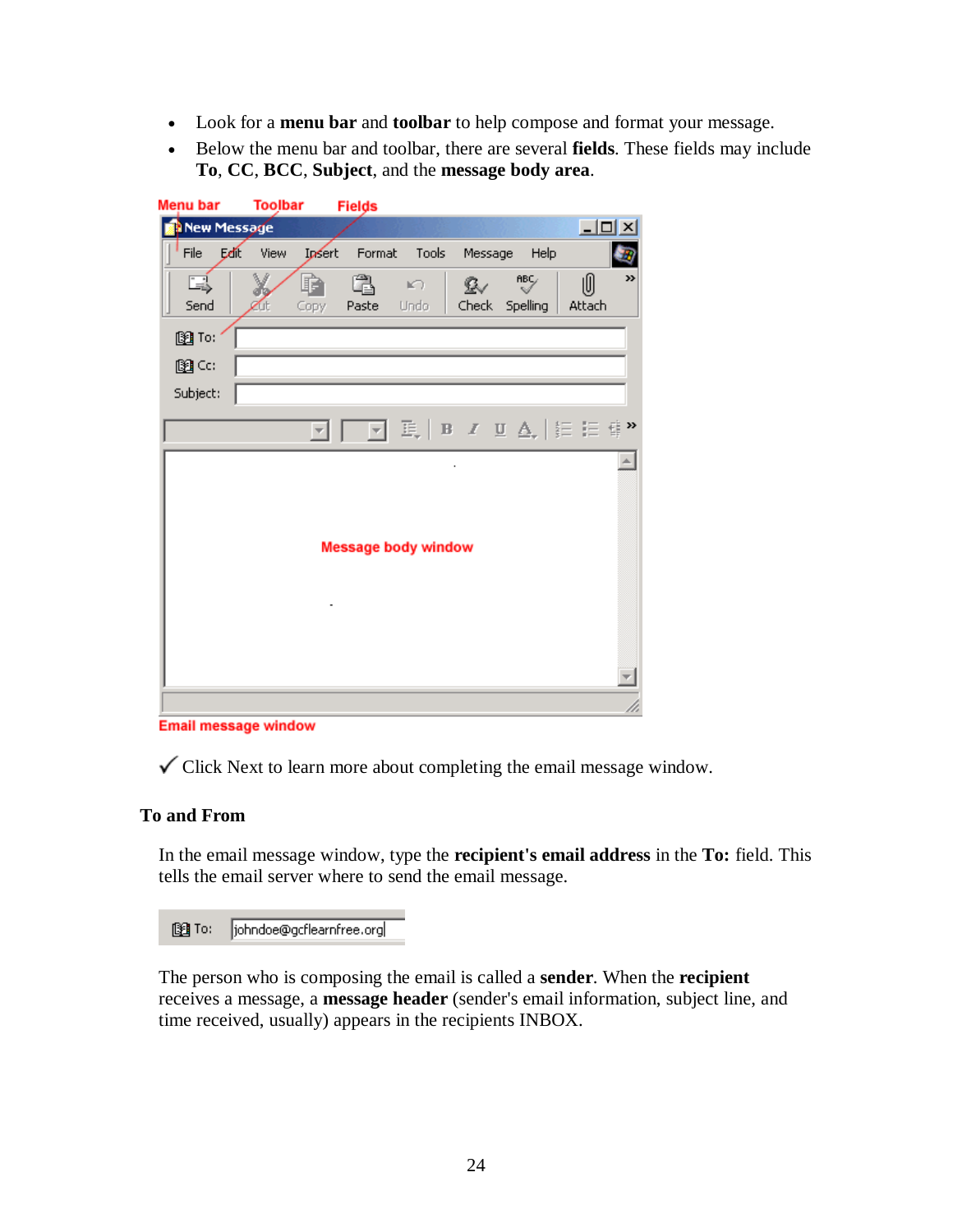| $\otimes$ Inbox.                                      |              |                    |
|-------------------------------------------------------|--------------|--------------------|
| ▽<br>Ø<br><b>From</b>                                 | Subject      | Received           |
| Microsoft Outlook Expres Welcome to Outlook Express 5 |              | 9/24/2001 12:53 PM |
| Wiz Kid                                               | test message | 2/25/2002 11:34    |
|                                                       |              |                    |
| <b>Message header in recipient's INBOX</b>            |              |                    |

# **Carbon Copy (CC) and Blind Carbon Copy (BCC)**

**CC:** (short for **Carbon Copy**) and **BCC:** (short for **Blind Carbon Copy**) are additional fields used to send multiple copies of a message.

# **To send copies of your message:**

You can type multiple email addresses into the **To:** field.

# OR

- Type additional email addresses into the **CC:** field.
- Typing additional email addresses into the **BCC:** field **allows you to send a copy to someone else without the main recipient knowing you have done so**. The BCC: recipient sees the main message and all intended recipients.

| <b>B</b> New Message |                                                       |        |        |             |         |          | $ \Box$ $\times$ |                  |                                                              |                                       |                          |
|----------------------|-------------------------------------------------------|--------|--------|-------------|---------|----------|------------------|------------------|--------------------------------------------------------------|---------------------------------------|--------------------------|
| File                 | Edit<br>View                                          | Insert | Format | Tools       | Message | Help     |                  | $\boldsymbol{B}$ |                                                              |                                       |                          |
| Ŀ,                   | X                                                     | fð     | Łe,    | ഹ           | ℒ       | ABC      | ⋓                | >>               | H<br><b>H</b> dresses                                        | 医<br>Find                             | $\overline{\phantom{a}}$ |
| Send                 | Cut                                                   | Copy   | Paste  | <b>Undo</b> | Check   | Spelling | Attach           |                  |                                                              |                                       |                          |
| 图 To:                | johndoe@gcflearnfree.org, jaysimpson@gcflearnfree.org |        |        |             |         |          |                  |                  |                                                              |                                       |                          |
| 图CC:                 | janesmith@gcflearnfree.org                            |        |        |             |         |          |                  |                  | 시기Type recipients' names, separated by semicolons or commas! |                                       |                          |
| 图 Bcc:               | supervisor@gcflearnfree.org                           |        |        |             |         |          |                  |                  |                                                              | 9/24/2001 12:53 PM<br>2/25/2002 11:34 |                          |

In any case, **separate email addresses with a comma or semicolon**.

# **The Subject Line and Body of the Message**

When sending an email, the sender has the option to write a **subject line**. When the recipient checks their email, the subject line appears in the message header. Make sure your subject line describes the topic of your email message. A well-written subject line helps recipients prioritize their email responses.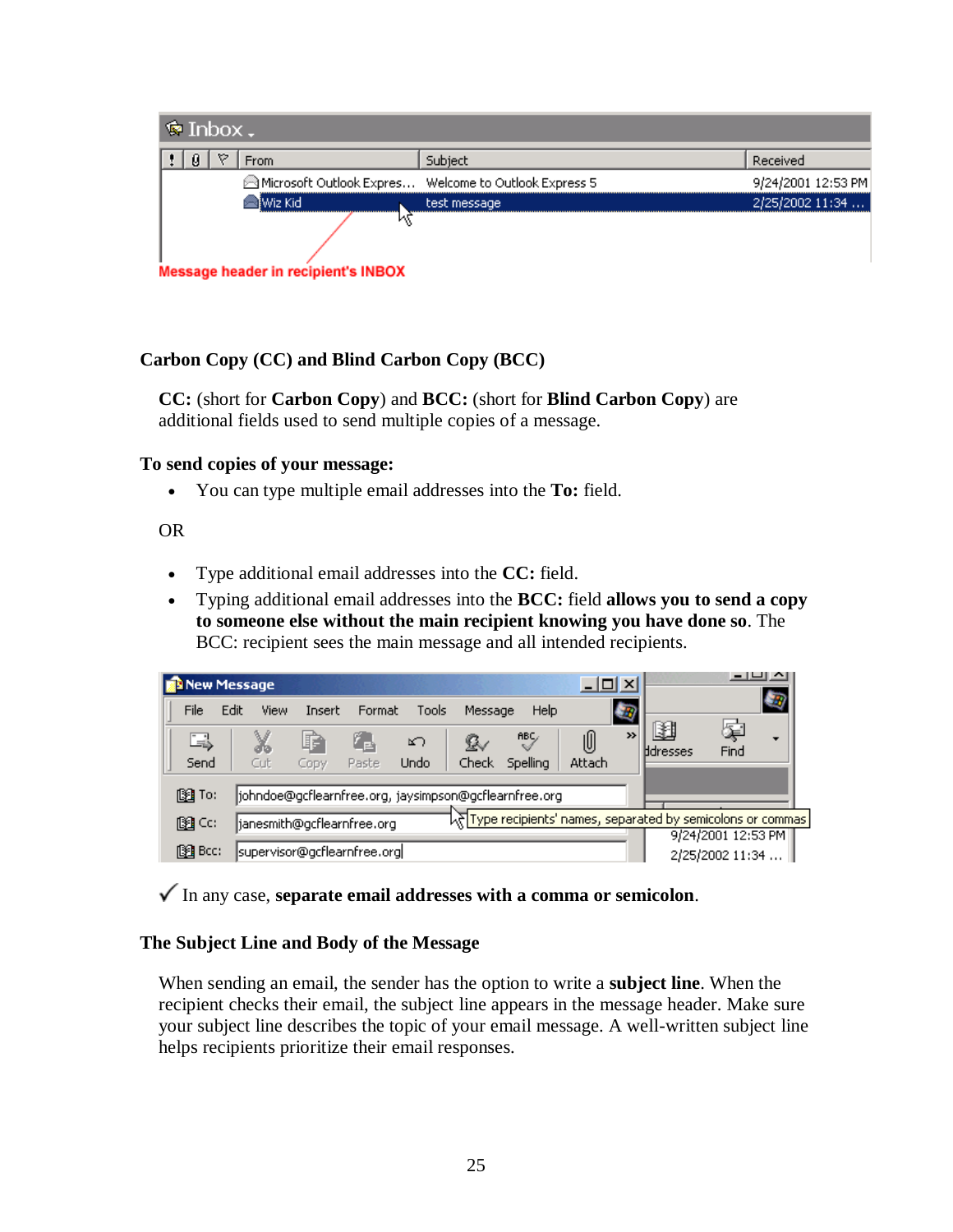The **body** of the email message is typed directly into the large blank space (message area). Most email clients support cut, copy, and paste functions, so you don't need to retype information needlessly.



# **Send and Receive**

Now that you can compose a new email message, you'll want to **send** your message. That's easy; just click the **Send** button.



To **receive** new messages (known as "checking your email"), you may need to click the **Send and Receive** button to display new email. To automate this process, some email clients let you set up a **schedule**. Others display a **graphical or audio notice**.

# **What is an Attachment?**

Email is one of the quickest ways of sharing information with others. Learning to create, send, and open an **email attachment** is the next step to becoming an email pro.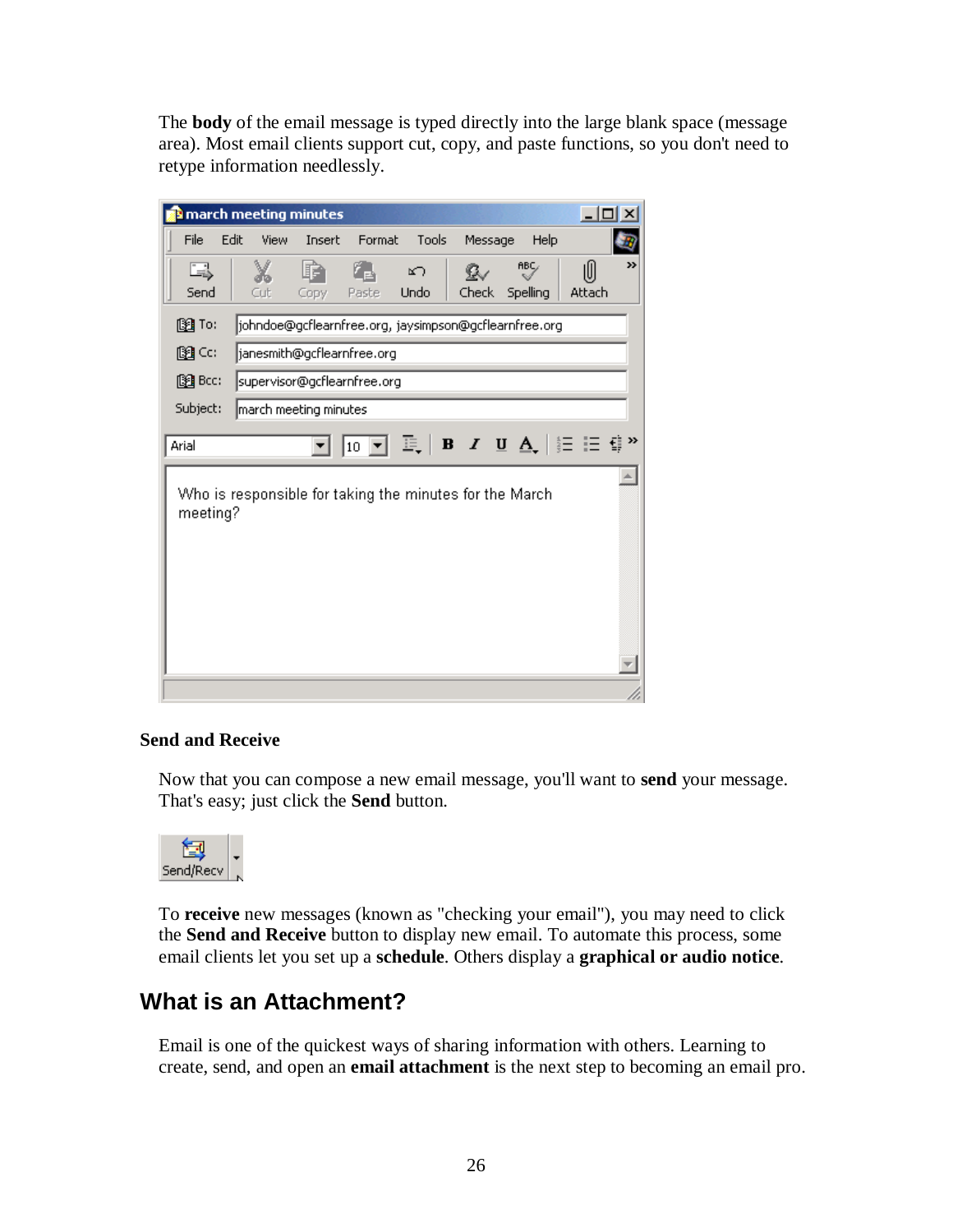Using your email client's **attachment** feature, you can attach and send different **file types** along with your email messages. When sending an email attachment, your email program changes (encodes) your **file** so it can be sent across the Internet.

# **To send an email attachment:**

- Enter a message into an email message window.
- Click the **Attachment** button. Attach
- A dialog box opens (depends on email client). **Browse** until you locate the file you want to attach.

U)

| <b>Insert Attachment</b>                                                                                                                                                                       |                                                                                                                                                          |        |  |  |  |  |
|------------------------------------------------------------------------------------------------------------------------------------------------------------------------------------------------|----------------------------------------------------------------------------------------------------------------------------------------------------------|--------|--|--|--|--|
| Look in: $\bigcirc$ Articles                                                                                                                                                                   | ←白び囲・                                                                                                                                                    |        |  |  |  |  |
| Active Listening Article<br>Children and Computers edited<br>Coping with a Sedentary Job-<br>Edited Coping with a Sedentary Job-<br><b>Edited Holiday Blues</b><br><b>Edited Setting Goals</b> | Email Etiquette Article<br>网 Holiday Blues<br>٢<br>函 Is Your Resume Ready for the Web<br>Laid Off Story<br><b>SM</b> PDAs<br>网 Research Your Career Goal |        |  |  |  |  |
|                                                                                                                                                                                                |                                                                                                                                                          |        |  |  |  |  |
| File name:<br>Email Etiquette Article                                                                                                                                                          |                                                                                                                                                          | Attach |  |  |  |  |
| Files of type:<br>All Files [*.*]                                                                                                                                                              |                                                                                                                                                          | Cancel |  |  |  |  |
| Make Shortcut to this file                                                                                                                                                                     |                                                                                                                                                          |        |  |  |  |  |

- **Select** the file.
- Click **OK** or **Insert** or **Choose** (depends on email client).
- The dialog box closes. Look for the file icon or name in your email client's attachment area. The file should be attached.
- Click **Send**. You might get a message such as, "Encoding Attachment," meaning the attachment is being sent.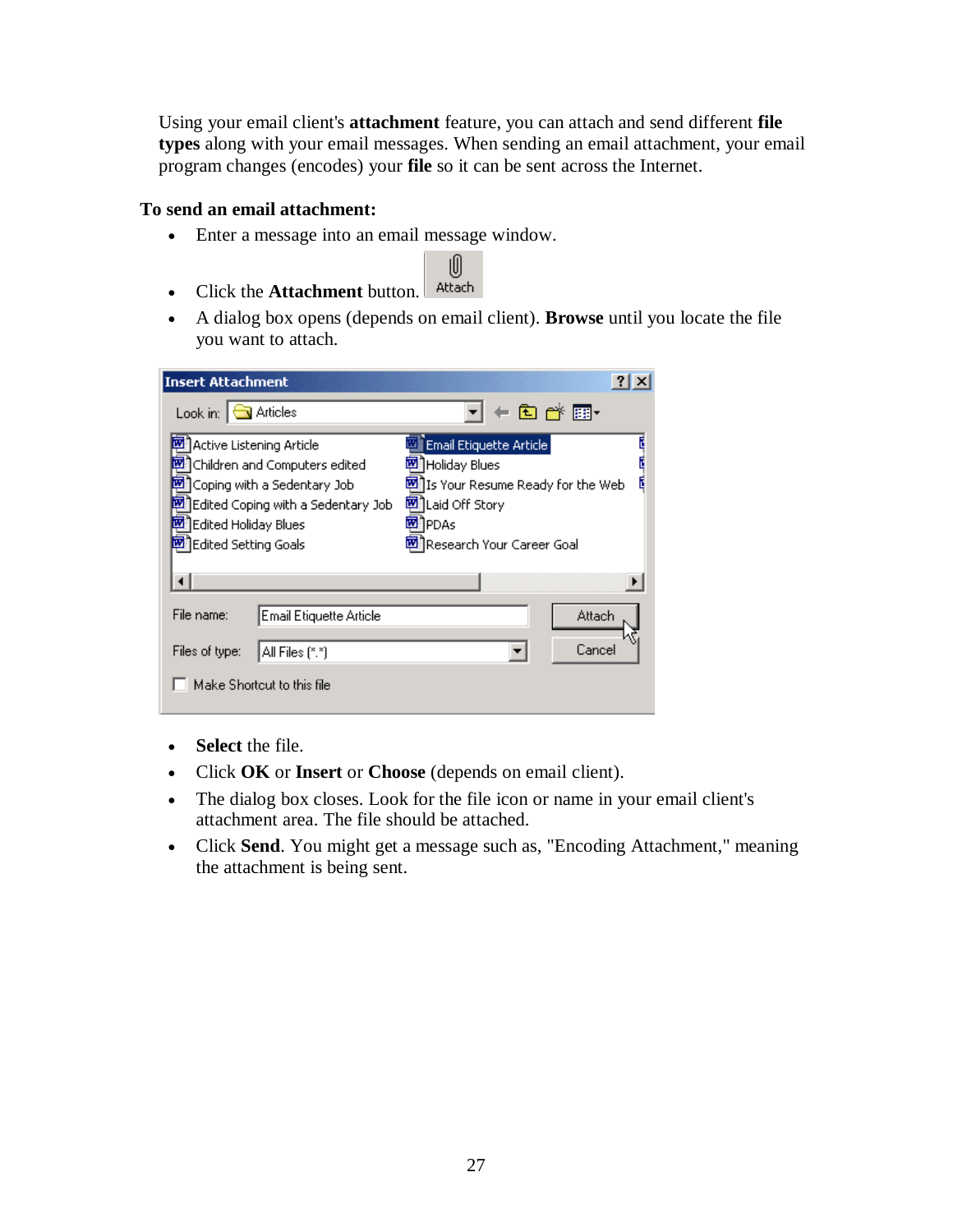| s new email article                                                                                       |      |                    |                         |        |                                                    |         |                  |             |               |
|-----------------------------------------------------------------------------------------------------------|------|--------------------|-------------------------|--------|----------------------------------------------------|---------|------------------|-------------|---------------|
| File                                                                                                      | Edit | View               | Insert                  | Format | Tools                                              | Message | Help             |             |               |
| E<br>Send                                                                                                 | Send |                    | Ħ<br>Copy               | Paste  | బా<br>Undo                                         | Check   | ABC.<br>Spelling | U<br>Attach | $\rightarrow$ |
| 1391 To:                                                                                                  |      |                    | editor@gcflearnfree.org |        |                                                    |         |                  |             |               |
| 1391 Cc:                                                                                                  |      |                    |                         |        |                                                    |         |                  |             |               |
| Subject:                                                                                                  |      | lnew email article |                         |        |                                                    |         |                  |             |               |
| Email Etiquette Article.doc (20.5 KB)<br>Attach:                                                          |      |                    |                         |        |                                                    |         |                  |             |               |
| Attached is the new email etiquette article. It is a Word<br>2000 document. Please read and edit. Thanks! |      |                    |                         |        |                                                    |         |                  |             |               |
|                                                                                                           |      |                    |                         |        |                                                    |         |                  |             |               |
|                                                                                                           |      |                    |                         |        |                                                    |         |                  |             |               |
|                                                                                                           |      |                    |                         |        | In the process sendng a message with an attachment |         |                  |             |               |

# **Attach with Care**

When sending **email attachments**, keep the following in mind:

- 1. **Be aware of the programs your intended recipient uses.** In order to open an attachment, you must have a program that can open that file type. If you are both using the same operating system, the same word-processing program, and a newer or commonly used email client, you shouldn't have any problems.
- 2. **Include a note that briefly describes the attached file.** This alerts the recipient that an attachment is included. For example, "Attached is the third quarter schedule. It is a Microsoft Word XP document."
- 3. **The file name should describe the attachment.** This, along with your note that describes the attached file, is common courtesy. Your recipient will feel more comfortable opening the attachment.
- 4. **If necessary, choose Text-Only.** Although some newer word processing programs are able to open other word processors' files, some information and formatting can be lost in translation. For example, if you created a document using Microsoft Word and you know your intended recipients use Claris Works, they aren't going to be able to read your document. Save yourself a headache and send the document as text-only.
- 5. **If necessary, choose RTF (rich text formatted).** RTF is a standard file format almost all word-processors can read. RTF includes basic formatting information, such as changes in font, font size, and font style.
- 6. **Double-check it.** Make sure you have actually attached the file before you click Send. It's embarrassing to have to resend the message.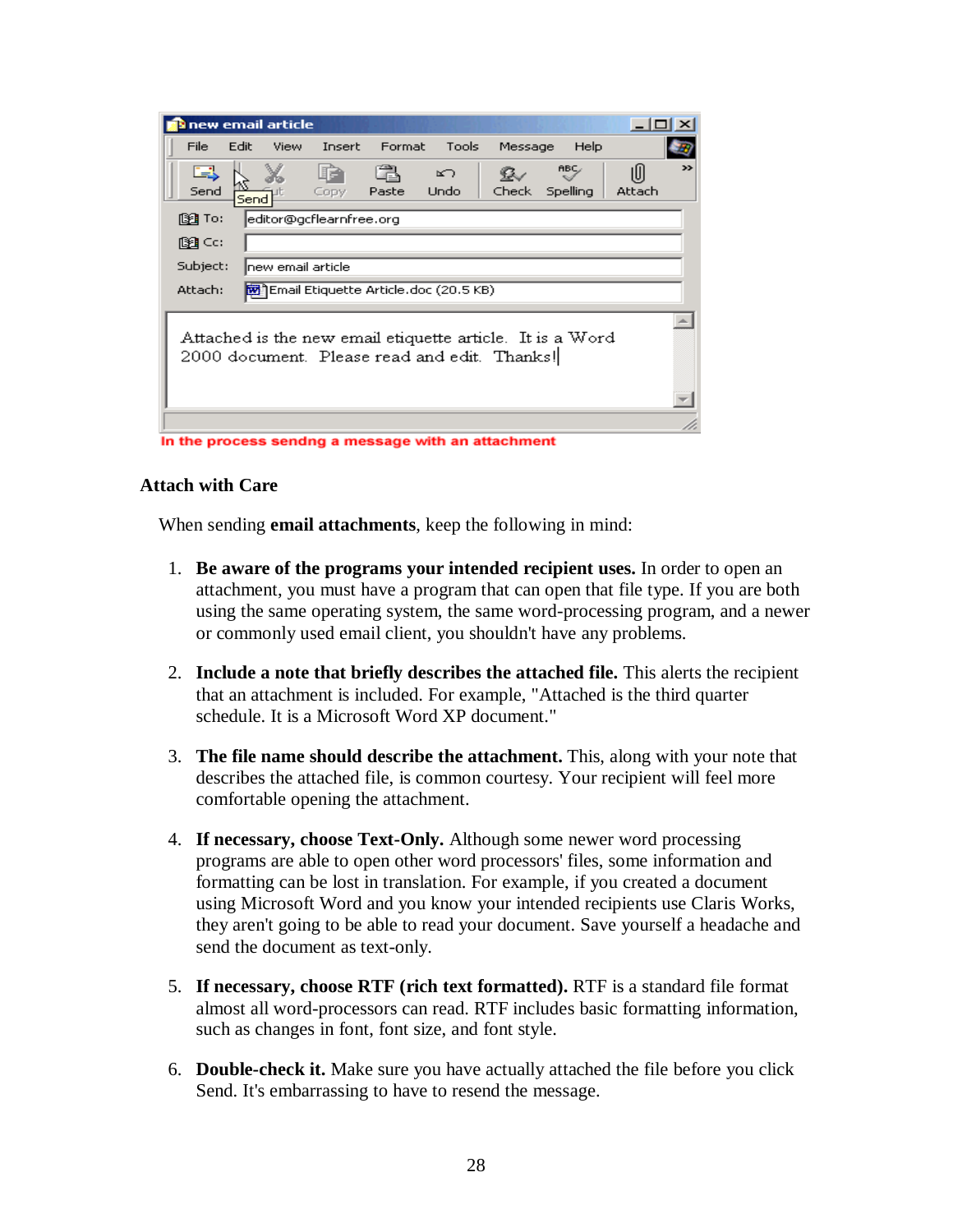Email Etiquette Article.doc (20.5 KB) Attach:

 $\checkmark$  Most word processors have a Save as option that allows you to save your file in a variety of different formats, including RTF.

# **6. Summary**

# **(a) Describe how the internet works and its major capabilities.**

The Internet is a worldwide network of networks that uses the client/server model of computing and the TCP/IP network reference model. Using the INTERNET, any computer can communicate with any other computer connected to the INTERNET throughout the world. The Internet has no central management. The Internet is used for communications, including e-mail, public forums on thousands of topics, and live, interactive conversations. It is also used for information retrieval from hundreds of libraries and thousands of library, corporate, government, and nonprofit databases. It has developed into an effective way for individuals and organizations to offer information and products through a web of graphical user interfaces and easy-to-use links worldwide. Major Internet capabilities include e-mail, USENET, LISTSERV, Chatting, Telnet, FTP, Gophers, Archie, Veronica, WAIS, and the World Wide Web.

# **(b) Identify the benefits the internet offers organizations**

Many organizations use the INTERNET to reduce communications costs when they coordinate organizational activities and communicate with employees. Researchers and knowledge workers are finding the Internet a quick, low-cost way to gather and disperse knowledge. The global connectivity and low cost of the internet helps organizations lower transaction and agency costs, allowing them to link directly to suppliers , customers, and business partners and to coordinate activities on a global scale with limited resources and closer relationships with customers. Communication can be customized to specific audiences.

# ( c) **Examine the challenges posed by the Internet to business and Society.**

Use of the Internet for electronic commerce and electronic business is in infancy in Nigeria. Some of the new business models based on the Internet have not yet found proven ways to generate profits or reduce costs. Organizational change, including redesign of business processes and new roles for employees is often required; channel conflicts may erupt as the firm turns to the internet as alternative outlets for sales, security, privacy, legal issues, network reliability, bandwidth, and integration of Internet-based applications with the firm's legacy systems pose additional challenges to internet computing.

Finally, the Internet is a veritable tool for learning and for business.